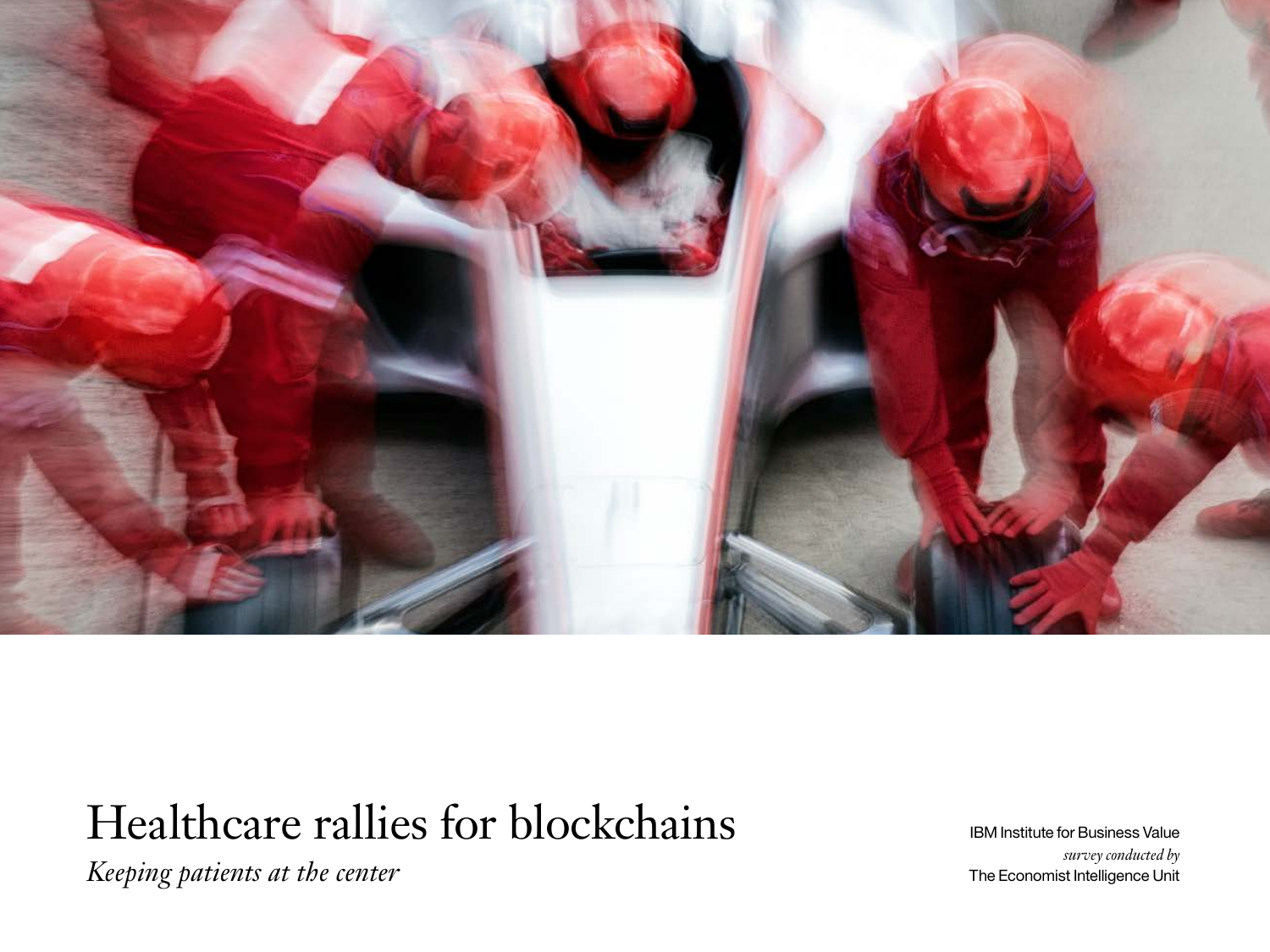#### **Executive Report**

Healthcare and Blockchain

#### **How IBM can help**

As one of the world's leading research organizations, and one of the world's top contributors to open source projects, IBM is committed to fostering the collaborative effort required to transform how people, governments and businesses transact and interact.

IBM provides clients the blockchain technology fabric, consulting and systems integration capabilities to design and rapidly adopt distributed ledgers, digital identity and blockchain solutions. IBM helps clients leverage the global scale, business domain expertise and deep cloud integration experience required for the application of these technologies. Learn more at **ibm.com**[/blockchain.](http://www.ibm.com/blockchain)

IBM Healthcare is creating solutions to enable a smarter, more connected healthcare system that can assist clinicians in delivering better care and empower people to make better choices. For more information about IBM Healthcare solutions, visit **ibm.com**[/healthcare.](www.ibm.com/healthcare)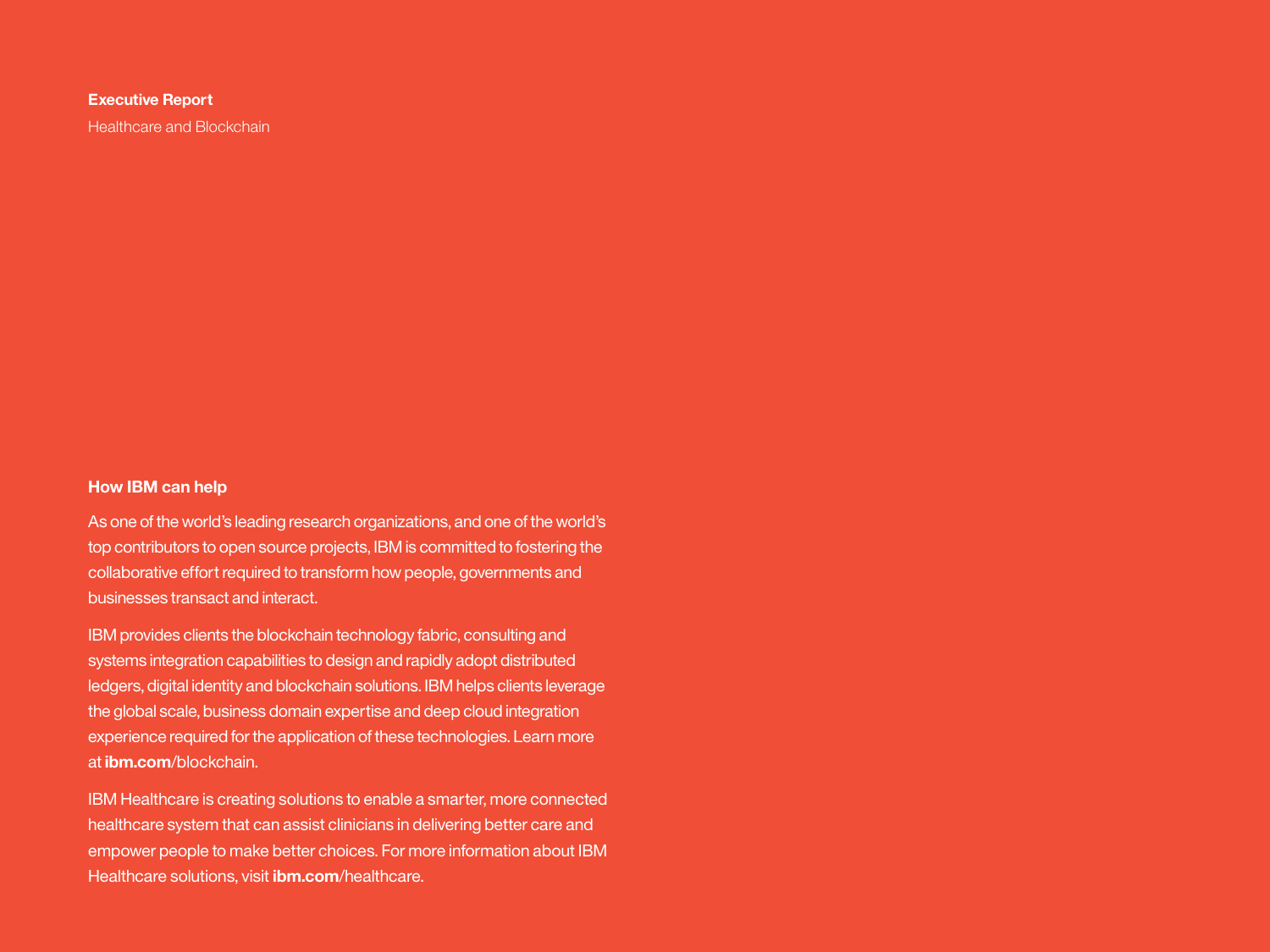# *Contrary views: Expecting innovation with little disruption*

*Healthcare organizations may not be the hidebound institutions many claim them to be. They appear to be setting the pace on blockchain adoption, slightly ahead of the financial industry. They see substantial opportunities for business model innovation in most of the areas we surveyed, more than other industries we've studied to date. Paradoxically, healthcare executives don't anticipate much disruption ahead. In short, they see new possibilities everywhere, but expect their industry as a whole to remain relatively closed to upstart competitors. A dense web of regulatory constraints, they figure, may uphold the status quo.* 

# Executive summary

The latest IBM Institute for Business Value blockchain study surveyed 200 healthcare executives – both payers and providers in 16 countries. We found that 16 percent aren't just experimenting; they expect to have a commercial blockchain solution at scale in 2017. These Trailblazers are leading the charge with real-world blockchain applications that they expect to take down the frictions that hold them back. They're keenly focused on accessing new and trusted information which they can keep secure, as well as entering new markets.

Trailblazers expect the greatest blockchain benefits across time, cost, and risk in three areas: clinical trial records, regulatory compliance, and medical/health records. They also anticipate widespread business model innovation – more than other industries we have surveyed to date – in six out of nine business areas.

Despite their expectations of transformative innovation, healthcare institutions, including Trailblazers, aren't anticipating significant disruption. They may believe that regulatory constraints will keep new competitors and models in check. Regardless, healthcare institutions are going all-in – investing heavily in blockchain pilots, with nine in ten respondents planning to invest by 2018 across all business areas we surveyed them about.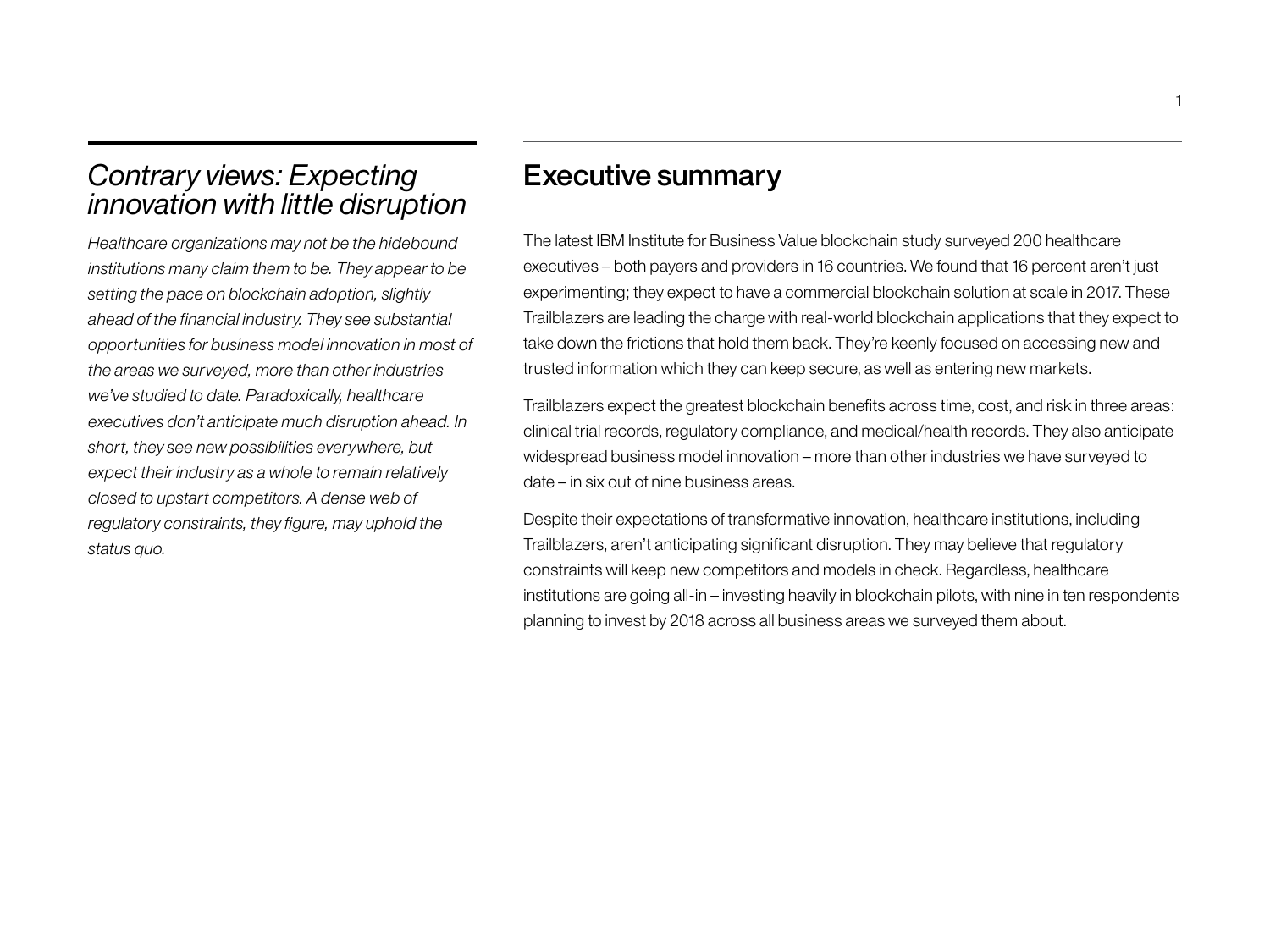# 16% of healthcare respondents – the Trailblazers – expect to have a

commercial blockchain solution at scale in 2017.

6 in 10 healthcare Trailblazers anticipate blockchains will help them access new markets, and new and trusted information they can keep secure.

# 7 in 10 healthcare Trailblazers expect the greatest blockchain

benefits to be in clinical trial records, regulatory compliance and medical/ health records.

# Trailblazers set a fast pace and new direction

Forget, for a moment, "big data." Instead think "long data" – short for longitudinal data – and its application to healthcare.

How valuable would it be to have the full history of an individual's health? What if every vital sign that has been recorded, all of the medicines taken, information associated with every doctor's visit, illness, operation and more could be efficiently and accurately captured? The quality and coordination of care would be expected to rise, and the costs and risks likely to fall.

Long data is simply the lifetime history of data related to a person, place or thing. And that is precisely what blockchains can do exceedingly well.

Data captured on blockchains can be shared in real time across a scalable group of individuals and institutions. Every event or transaction is time-stamped and becomes part of a long chain, or permanent record, that can't be tampered with after the fact. On permissionless blockchains, all parties can view all records. On permissioned blockchains, privacy can be maintained by agreement about which parties can view which transactions – and where desired, by masking the identity of the party.

In this way, blockchains shift the lens from disparate bits of information held by a single owner, to the lifetime history of an asset. This holds true whether that asset is a patient's health record or a bottle of pills as it moves through the supply chain.

From the perspective of blockchain adoption, healthcare organizations are moving fast and even seem to have a lead on the financial industry. To our surprise, 16 percent of healthcare organizations are Trailblazers, ready to commercialize blockchains at scale in 2017 (see Figure 1). In our survey of banks and financial market enterprises, just 15 percent and 14 percent respectively, plan to be at commercial scale in 2017.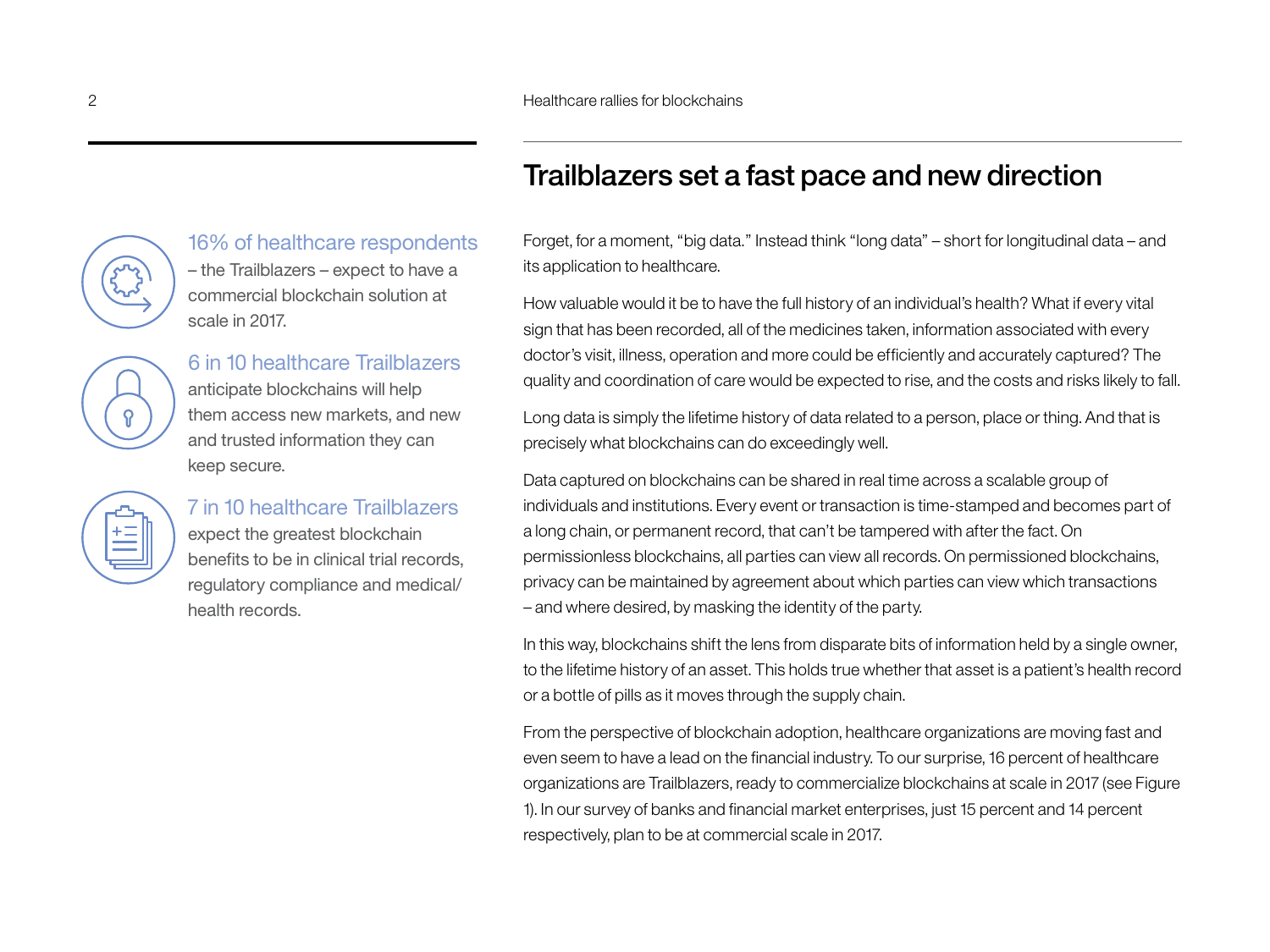#### **Figure 1**

**Mass adopters** 56% **Followers** 29% **Trailblazers** 16%  $\overline{\phantom{a}}$  $\overline{\phantom{a}}$ 2017 2018 2020 **Frictions**

*First to finish: Healthcare respondents' expectations of when they will have blockchains in production and at scale* 

### Not every region is moving at the same pace. Healthcare organizations in North America are lagging behind all other regions. Just 8 percent of North American respondents to our survey are Trailblazers. In the U.S., organizations adapting to the new models created by the 2010 Affordable Care Act may have had priorities other than blockchains.

First-mover advantages for healthcare organizations include the opportunity to influence the business and technological standards that others may have to follow. Early collaborators may also have the chance to lock in new partnerships and new ecosystems for mutual advantage.

In our first blockchain study, ["Fast Forward,"](http://www.ibm.biz/blockchainstudy) we examined the potential for blockchains to eradicate the frictions that hold organizations back, limit their growth and constrain innovation.1 We identified nine frictions that challenge enterprises today (see Figure 2) and analyzed the impact blockchains might have. This study asked for the views of healthcare executives on these same frictions.

#### **Figure 2**

*Frictions framework: Blockchains are expected to greatly reduce nine frictions*

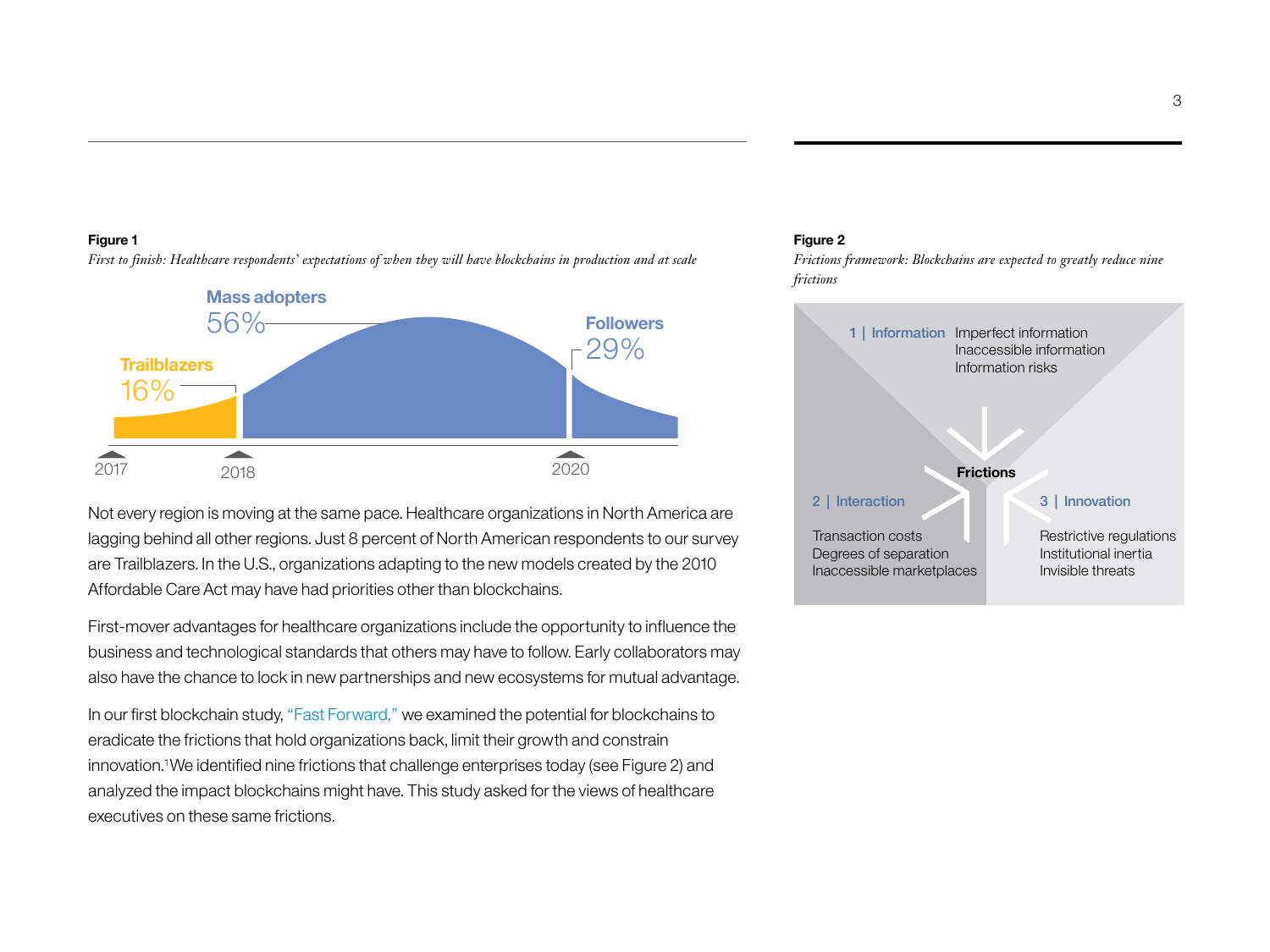So much healthcare data is digitized but not yet shared, and there are extensive regulations and risks associated with sharing it. It isn't surprising that Trailblazers see the greatest impact from blockchains on those frictions we classified as information frictions – *imperfect information, information risks* and *inaccessible information.* They also view blockchains as a significant opportunity to enter once inaccessible markets (see Figure 3).

#### **Figure 3**

*Top frictions that Trailblazers expect to reduce using blockchains*

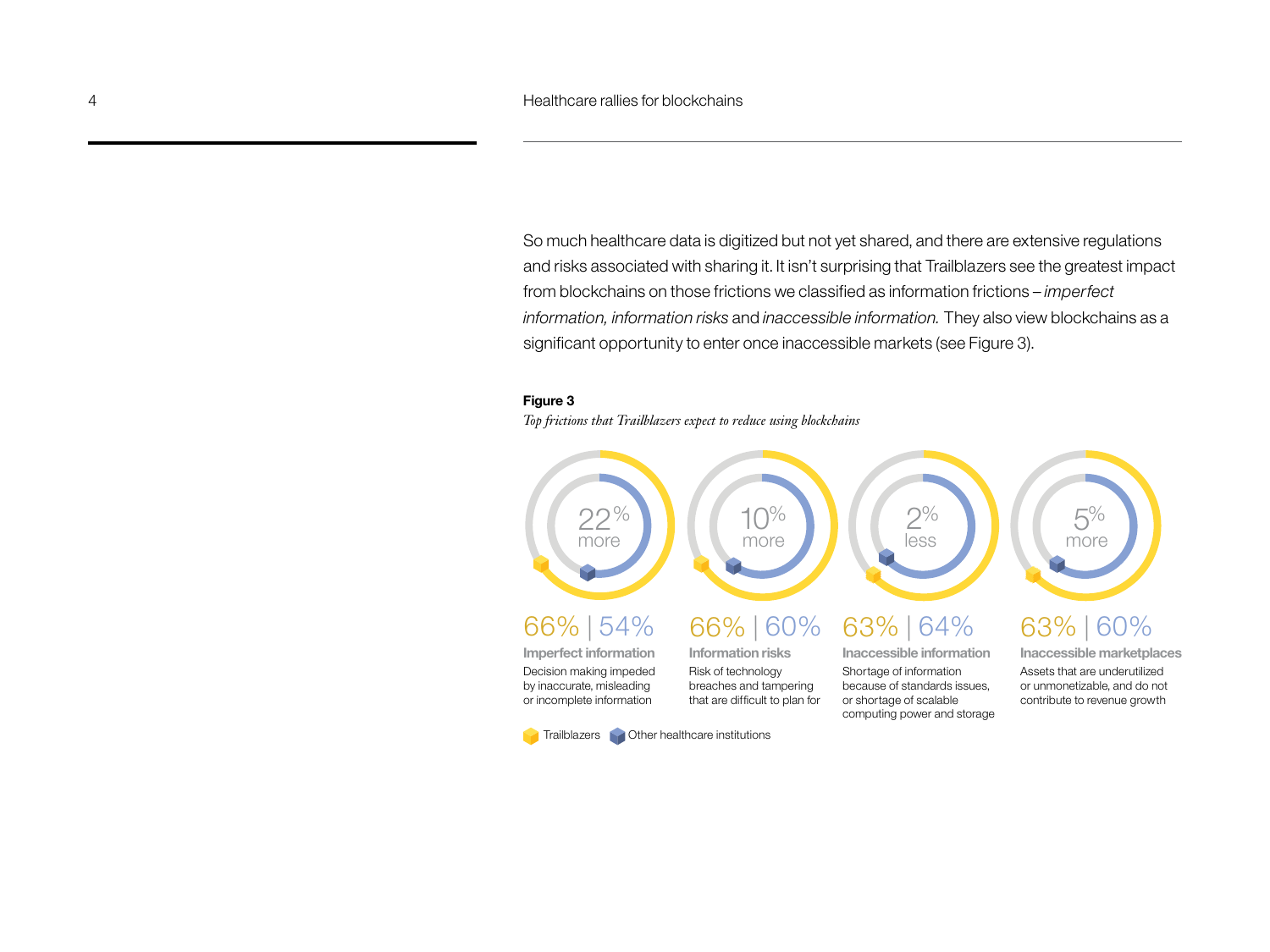The three information frictions act in concert to thwart meaningful coordination and collaboration in healthcare. Privacy concerns and the prevalence of cyber-attacks put information at risk and constrain how it might be shared. The lack of interoperability standards further shuts down the exchange and accessibility of information. Finally, even where data is shared, too often it isn't trusted – in part because it's incomplete or includes errors that result from the manual re-entry of data. Verifying data adds to costs and delays. Intermediaries and exchanges established to confer trust in data become bottlenecks.

Six in ten Trailblazers are also hopeful that blockchains could open up new markets. The blurring boundaries between payers and providers could fall completely. New services could be introduced that defy geographical distance. The total population of healthcare respondents segmented by payers and providers, very much like the Trailblazers expect to focus blockchains primarily on information frictions, although some distinctions emerge. Providers regard blockchains as an opportunity to enter new markets, payers to defend against invisible threats, which include new competitors and business models that are difficult to anticipate (see Figure 4).

How individual organizations respond to blockchain opportunities in the next few years will depend on their circumstances, capacity and ambition. As with any new technology that has the potential to transform, there is no "cookie-cutter approach." However, the plans, priorities and investments of the Trailblazers that are poised to enter the market today do illuminate a direction.

#### **Figure 4**

*Frictions in freefall: providers and payers have different views*

#### **Top provider frictions (all healthcare institutions)**





*Source: To what extent would each of the following challenges be reduced if blockchains were implemented in your business today? Percentage of respondents expecting a moderate or significant reduction of each friction.*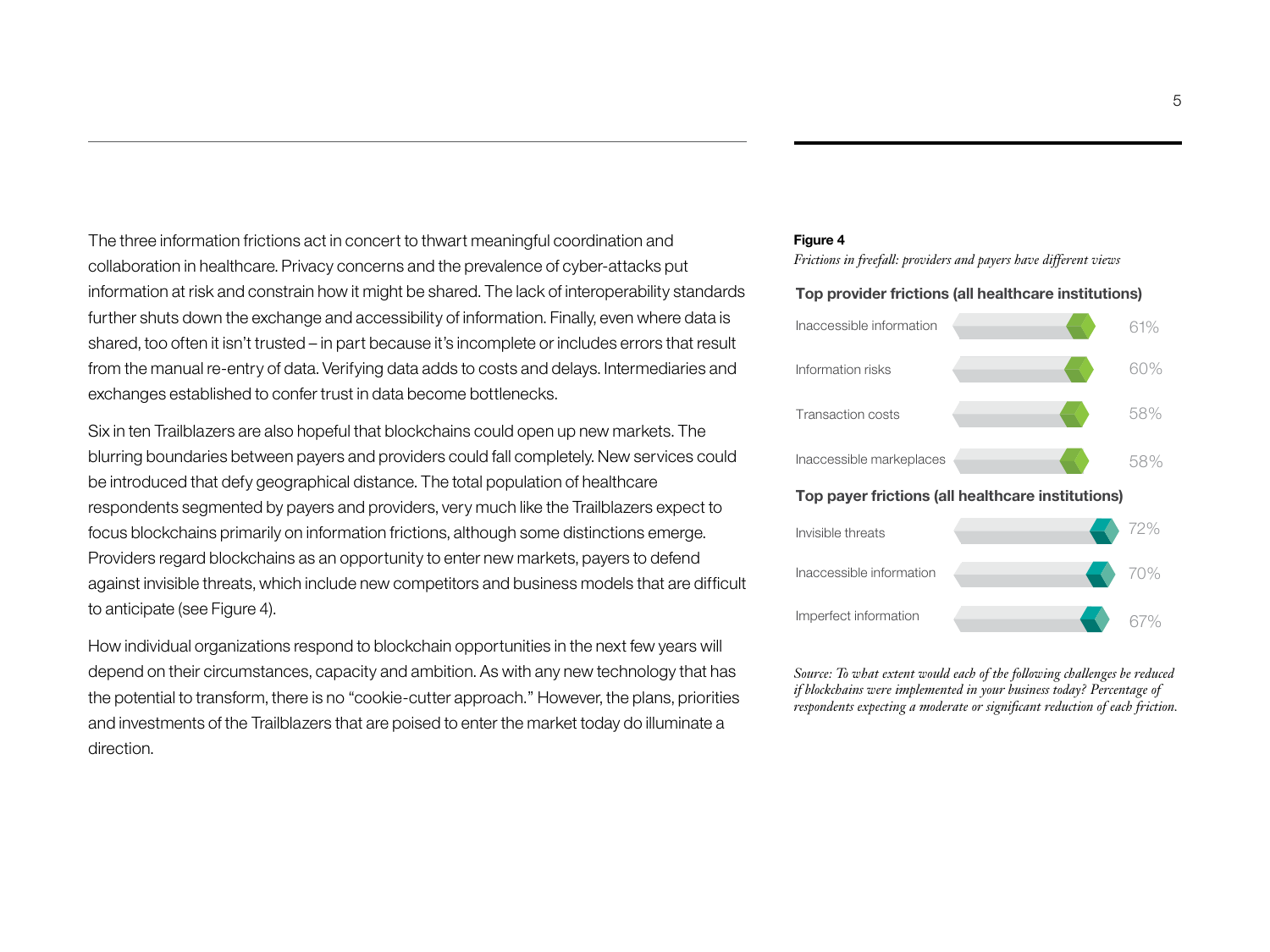#### **Regulations – the easy audit trail**

Blockchains are widely recognized in many industries as an exceptional platform for r*egulatory compliance.* They establish a trusted audit trail verifiable in real time. This means blockchains don't just track compliance; they streamline enforcement; and deter bad actors from the outset.

Instead of relying on periodic spot inspections, blockchain-enabled smart contracts can ensure that the appropriate parties are notified of noncompliant events as they happen. In short, blockchains establish a platform to automatically enforce privacy regulations; rules embedded via smart contracts dictate what they can see and when. Moreover, as data and transactions are shifted or linked to blockchains, organizations can track who has shared data and with whom, without revealing the data itself.

# Opportunity seekers: New benefits and business models

By now, most healthcare organizations, like institutions in other industries, recognize that blockchains could greatly reduce the time, costs and risks associated with how they operate. We asked healthcare executives about nine areas core to their business and analyzed their answers to calculate a blended score for each. Our analysis reveals near unanimity; blockchain benefits are compelling and can be gained in every aspect of healthcare.

As organizations get closer to blockchain commercialization, we'd expect their forecasts of potential benefits to grow sharper. More than seven in ten Trailblazers anticipate the highest benefits to accrue in three areas: *Clinical trial records, regulatory compliance* (see sidebar, "Regulations – the easy audit trail") and *medical/health records* (see Figure 5).

#### **Figure 5**

*High impact: Blockchains' trim time, costs and risks*



**Trailblazers** Other healthcare institutions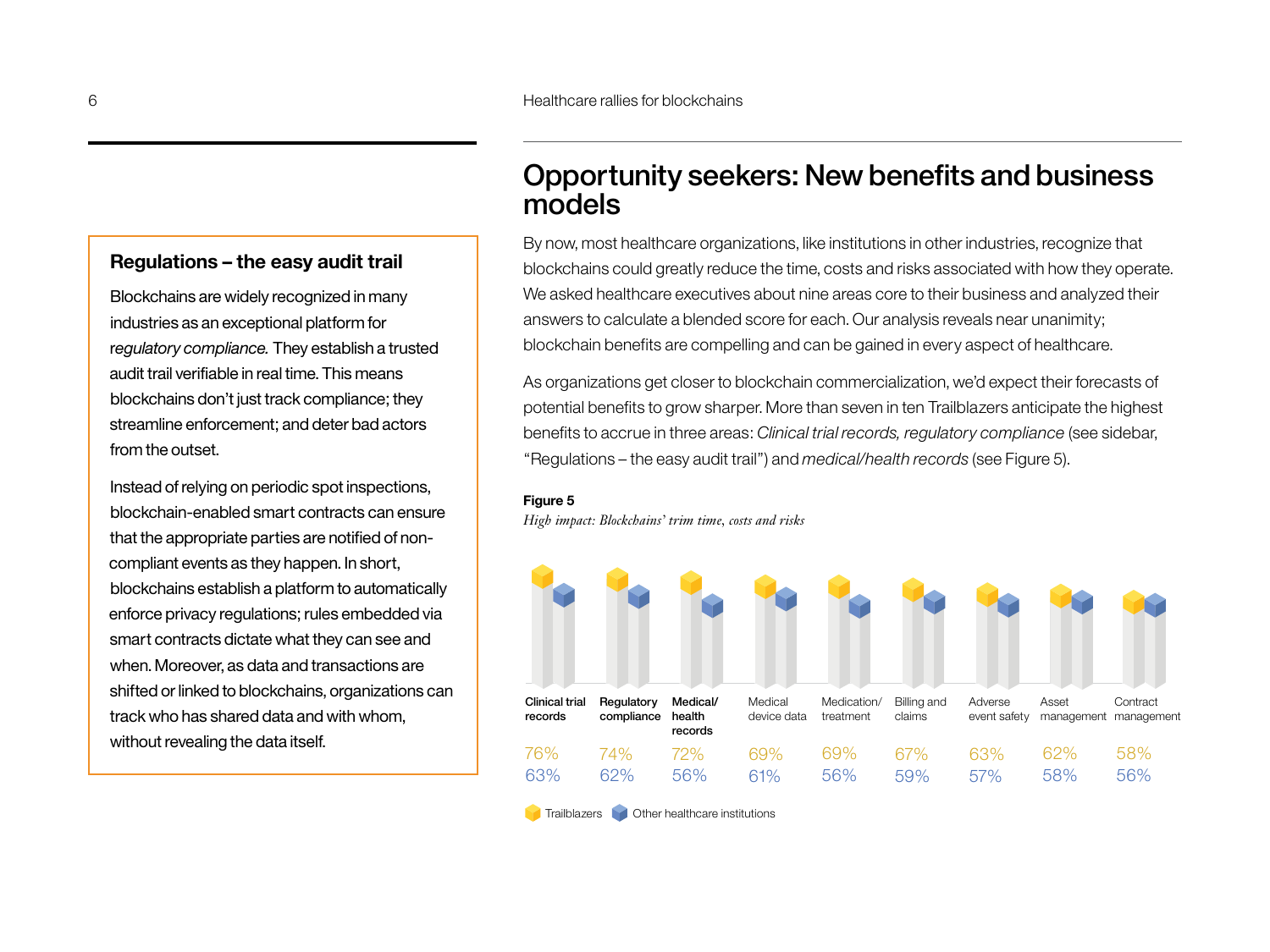#### **New business models tuned to trust**

When data is trusted and protected, collaboration takes off. Blockchains could replace the intermediaries that once existed to secure this data, perform these tasks. Smaller organizations could join ecosystems to take on larger competitors. Private sector participants could gain access to and create new sources of data, whether that's wellness data streaming from personal devices or information collected by home caregivers.

More than any of the industries we've surveyed to date, healthcare Trailblazers see a broad array of opportunity to substantially innovate in the years to come. More than seven in ten Trailblazers expect significant business model innovation in six of the nine areas we surveyed (see Figure 6).

#### **Figure 6**

*Innovation everywhere: Trailblazers' top blockchain-enabled business models*



**Trailblazers Other healthcare institutions**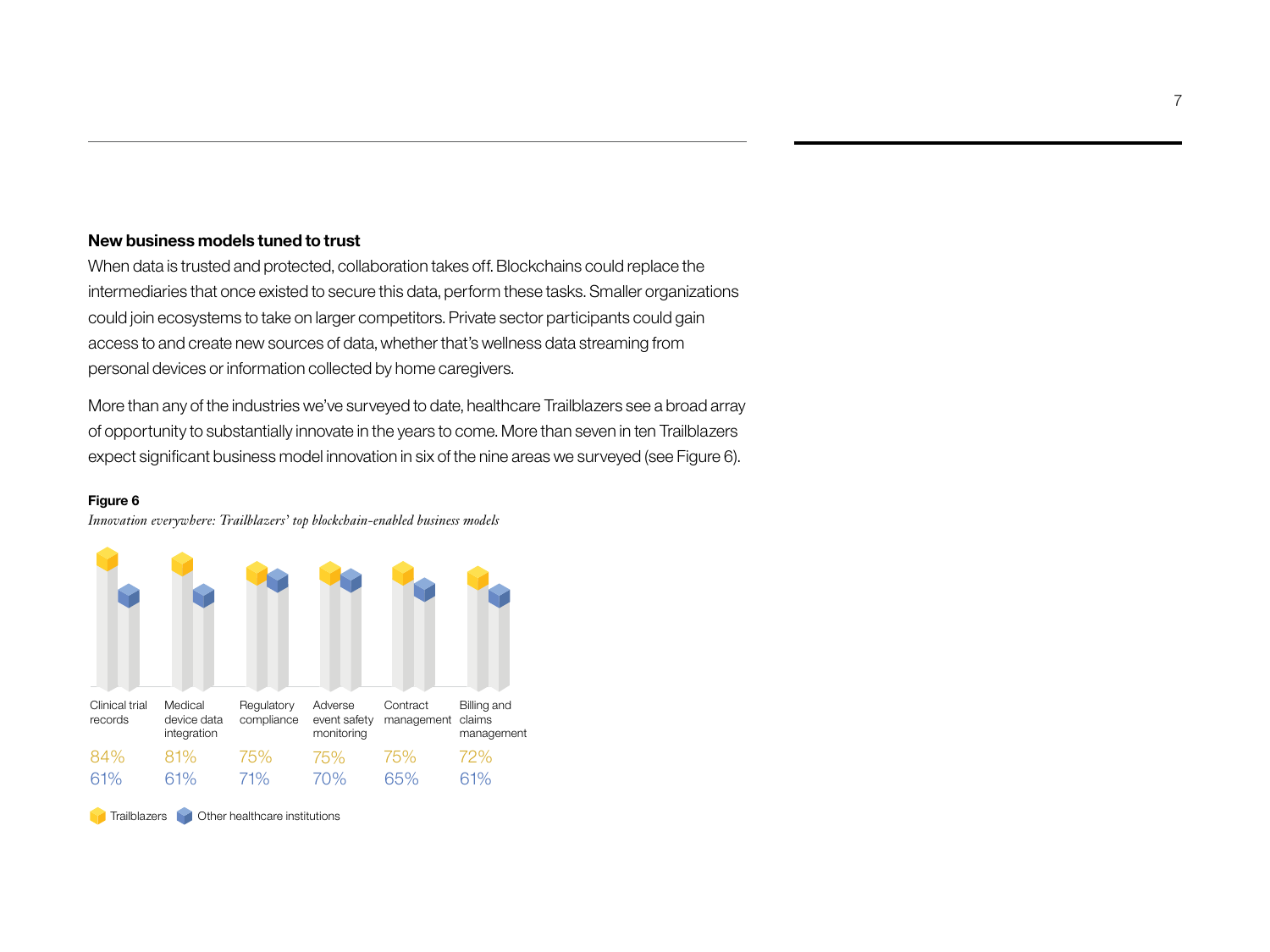#### **Billing and claims – no surprises**

PokitDok, Capital One and Gem propose a novel approach.2 A blockchain-enabled platform that aims to help patients determine out-of-pocket costs before they select providers or undergo treatments. It also facilitates pre-payment options and other patient-centric services. Patients could avoid unexpected costs and institutions reduce uncollected payments.

They're focused most on *clinical trial records*, followed by *medical device data integration, regulatory compliance, adverse event safety monitoring/reporting, contract management,* and *billing and claims management*. While some areas, such as billing and claims, seem to be pure efficiency plays, new opportunities to collaborate with patients are changing the model (see sidebar, "Billing and claims – no surprises").

#### **Building blocks for better care**

Our respondents identified four areas where blockchains introduced new business models or significant efficiencies that could contribute to the quality of care. These were: *medical/health records, medical data device integration, adverse event safety* and *clinical trial records.* Blockchains can be applied in each area. Over time, we would expect that blockchains that bridge these areas and integrate the data would have even greater impact.

#### *Medical health records – the price of siloes*

The value of sharable and secure electronic health records (EHRs) is easily apparent. According to the Premier healthcare alliance, sharing data across organizations could save hospitals USD 93 billion over five years in the U.S. alone.<sup>3</sup> Seventy-two percent of Trailblazers expect big impact from blockchain-enabled medical records (see Figure 5).

In healthcare, as in other industries, universal or interoperable identity management is the single biggest dependency to sharing records. Conflicting regulations and legal constraints as to who owns the data raise other challenges. Legacy systems and investments in existing EHRs need not be rendered obsolete. Blockchains don't require organizations to abandon existing databases; they can integrate what exists. Data records can be stored "off chain" and linked to blockchain technology. In other words, you can pull data from existing processes to create a single version of truth.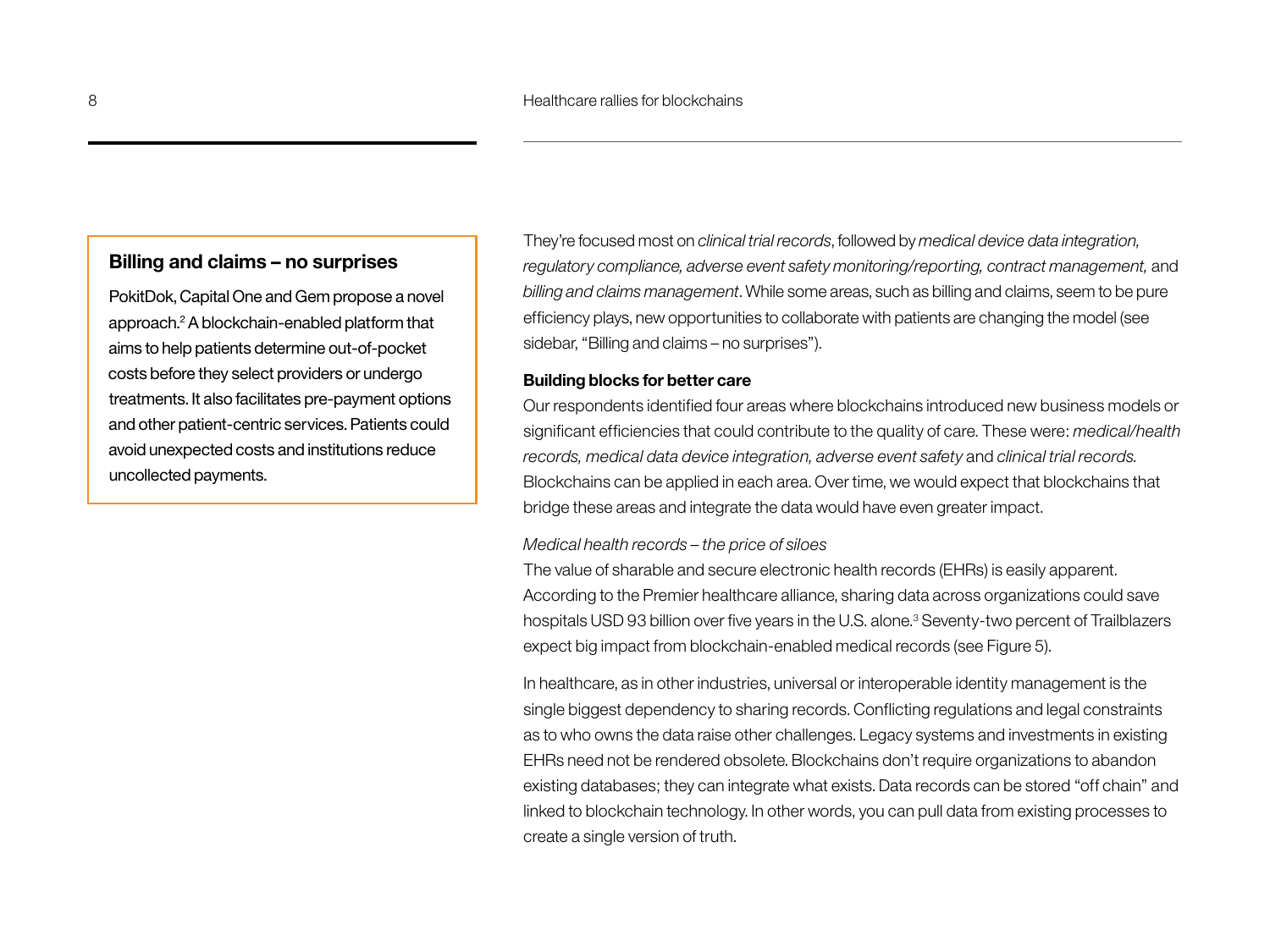Already, a number of use cases, proofs of concepts and pilots involving identity management and EHRs are underway (see sidebar, "Blockchain nation"). Some, like one being developed at IBM, take a patient-centric approach.<sup>4</sup> Control of the data is in the hands of individuals who can access their records across institutions to see a lifetime history of their health records and decide which physicians can see which records. With patient consent, anonymized and aggregated data could be made available to researchers and other organizations that benefit from access to total population health data

#### *Medical device data – no longer "vapor"*

If medical records are already viewed as the epicenter of transformation, data from medical devices just might be the elusive next frontier, until now, that is.

In healthcare, just 10 percent of data covers clinical factors. A massive 60 percent is made up of exogenous factors or things that happen outside the clinical setting, such as nutrition and home monitoring.<sup>5</sup> Eight in ten Trailblazers are focusing on the latter: data that can be gathered from medical devices and make possible new business models (see Figure 6).

The torrents of data gathered by wearable devices to track an individual's health is streaming to the cloud and our smartphones, but rarely landing in a physician's hands. Much of this patient-generated health data (PGHD) is going nowhere – sometimes not even to the patient. Even the data generated by at-home devices and transmitted to physicians is frequently not stored. Despite the challenges, blockchain-enabled device data has captured the interest of entrepreneurs (see sidebar, "A home for device data").

#### **Blockchain nation**

In Estonia, considered by most to be the most advanced "blockchain nation" in terms of government and citizen services, all medical health records are already stored online. They're not yet blockchain-enabled. In 2016, Estonia announced its intention to secure health records on a blockchain that would provide real-time visibility to individuals and institutions. Experts have cautioned that the privacy, security and regulatory hurdles are so high that, even in Estonia where citizens already carry a unique ID, enabling medical records on blockchains could take considerable time.<sup>6</sup>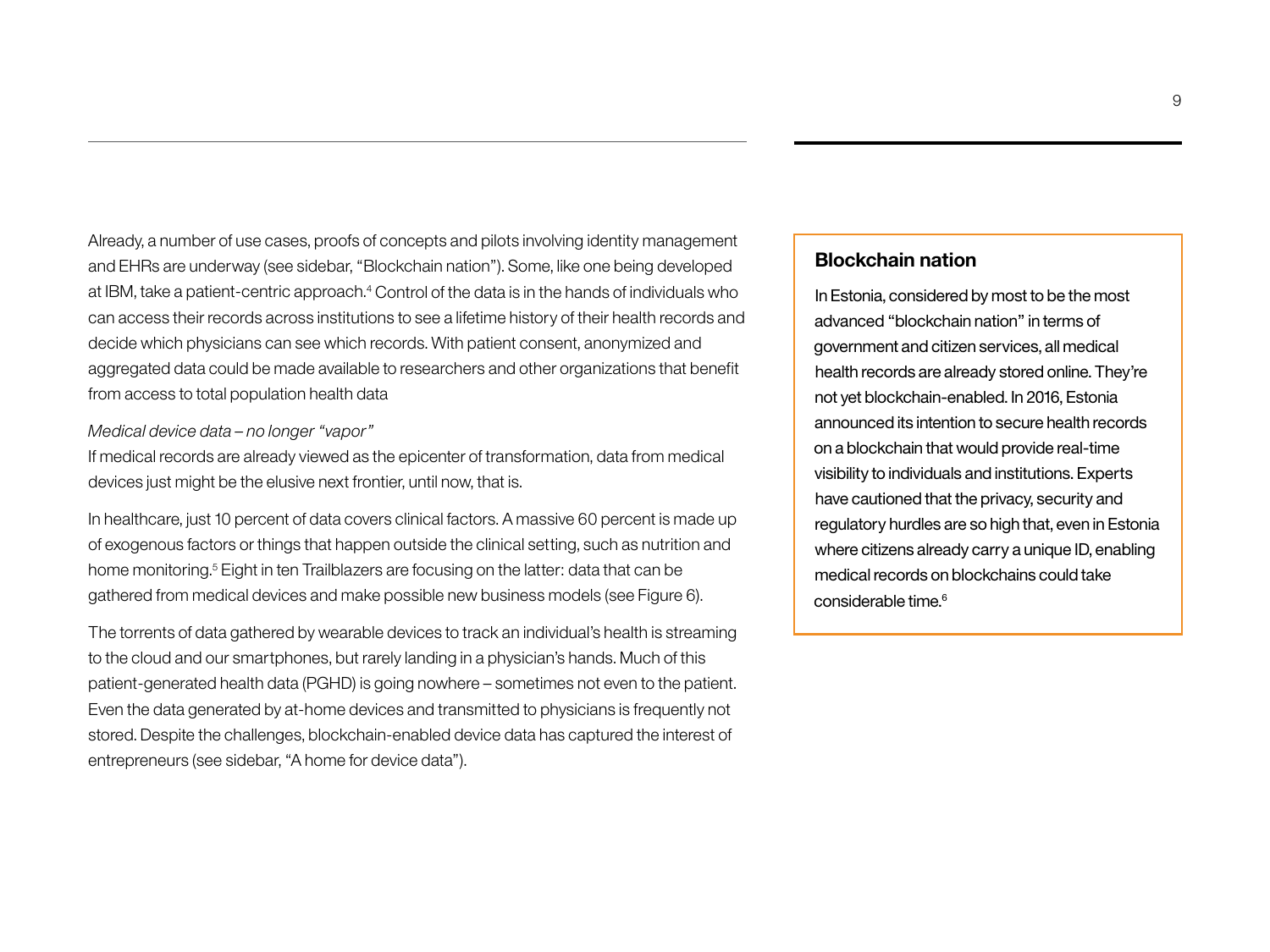#### **A home for device data**

Swiss-based Healthbank is just one of several organizations working on integrating PGHD data with more traditional medical information. Data like sleep patterns, glucose and heart rates pulled from wearables and other devices – along with information from doctor visits, health records and medical equipment – could all be polled and stored using the Healthbank blockchain.<sup>7</sup>

Before data from devices moves from the edge to epicenter, several hurdles will need to be cleared. Like medical records, utilizing and trusting this data is contingent on robust and universal identity management, including identity of the devices themselves. Regulations in the E.U., like the U.S., will soon require a unique device identification system to be in place.<sup>8</sup> In cases where the data is less precise, as when counting the number of steps or a device malfunctions, organizations will need to establish new protocols and algorithms to separate good data from bad.

#### *Adverse events – a more inclusive approach*

Blockchains that pull in patient-reported outcomes from home devices and wearables or for that matter, home health providers, are one way to widen the aperture on adverse event safety. Today, less than one-fifth of hospitals routinely integrates patient-reported outcome data into their care routines or factors it into their decision-making. Even where there has been interest, developing statistically valid patient-reported outcome measures (PROMs) is costly and can take several years.<sup>9</sup> What's required to curtail the labor is trusted data at scale. Interoperable blockchains spanning institutions could be a platform for aggregating trusted data.

On the more immediate horizon are two critical areas to maintain safety: medication reconciliation and counterfeit medicines. Medication reconciliation, of course, is both prone to human error and time-consuming – and frequently redundant, as each provider collects much of the same information on each visit. On blockchains, data can be kept instantly up to date – and shared widely, including with pharmacies. In the fight against counterfeit medicines, blockchains can also help to safeguard patients (see sidebar, "Trust in medicine").

#### *Clinical trial records – a return to trust*

No matter how you slice the response segments in our survey, *clinical trials management*  stood out. It is the only area that was ranked in the top three benefits by both Trailblazers and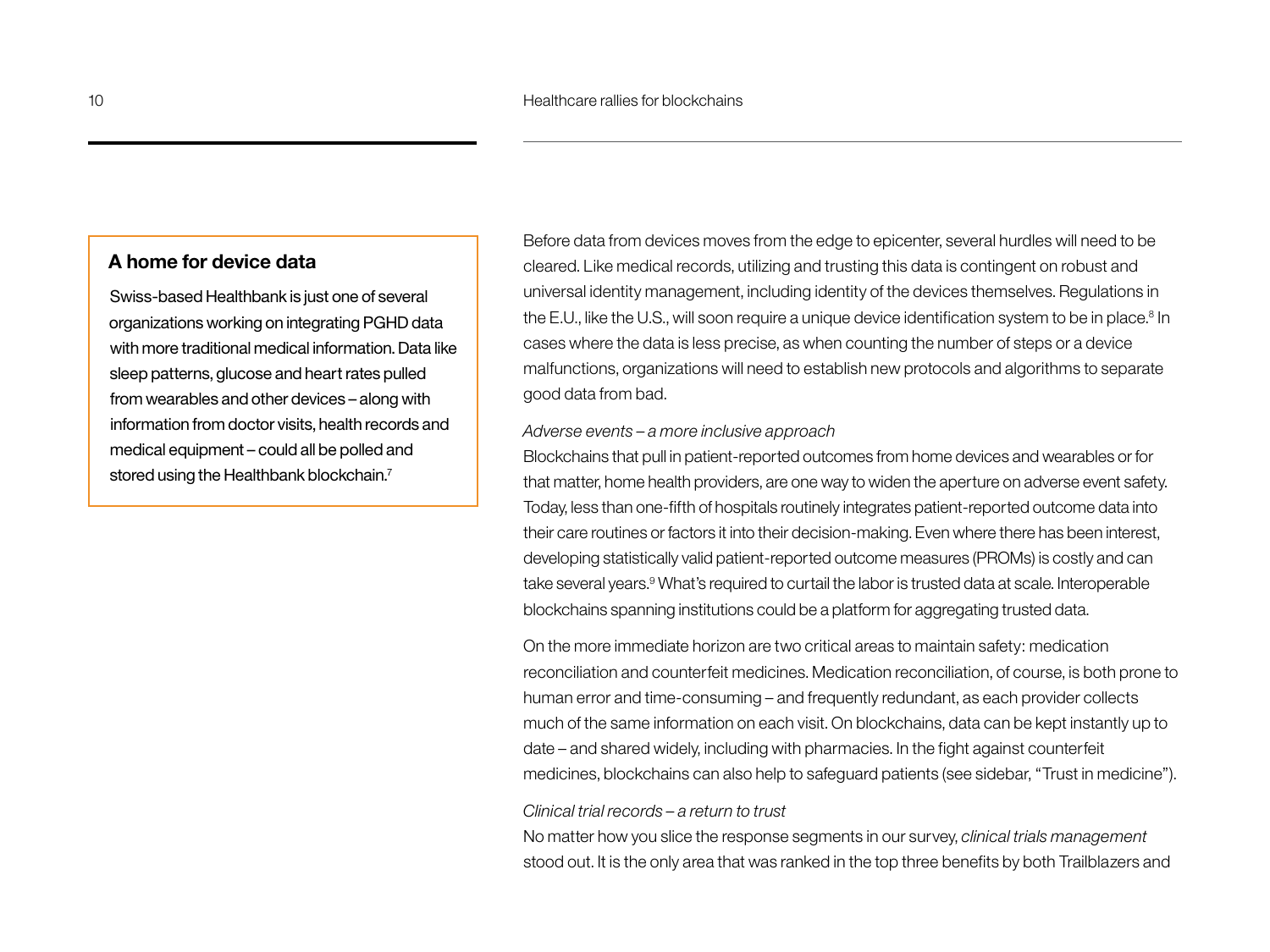all other surveyed healthcare organizations, as well as by the providers' and payers' segments (see Figure 5). It also claimed the top spot for new business models (see Figure 6).

Despite mandates for open access to the protocols and data captured in clinical trials, this information remains incredibly hard to obtain and share. More recently, it has become clear how difficult it is to trust. According to COMPare, a recent project to monitor clinical trials, just nine in 67 trials it studied (13 percent) had reported results correctly.<sup>11</sup> When clinical trials are error-prone or manipulated, of course, patient care is diminished and the consequences are borne by all.

Blockchains that capture the lifetime history of clinical trials as they unfold could go a long way to restoring trust in science. Notably, the protocols of a trial, recorded and time-stamped as they are developed, could expose the practice of "outcome switching," which increases the chance that the data being reported is random noise rather than a real result. Transparency to all data could dissuade those who attempt to selectively report only good outcomes. Moreover, despite their transparency, blockchains could assure that protocols of a trial are recorded in real-time – verifying their authenticity – without exposing protocols to competitors before the public release of a trial.

Once clinical trials are linked to blockchains and trust is better assured, what new business models are possible? Could data from clinical trials be merged with patient outcomes long after the close of a trial and provide a truly long view of the efficacy of treatments? Could more physicians tap into clinical trial data to devise much more personalized treatment plans? At Mayo Clinic, physicians have already turned to cognitive analytics to mine clinical trials for personalized treatment plans.12 Clinical trial records on interoperable blockchains would increase the universe of available trusted data.

#### **Trust in medicine**

Provenance-based blockchains can track the manufacture and distribution of medication across the supply chain, ensuring medications are properly stored and handled, and that counterfeit drugs don't enter the market. Blockverify in the U.K. is just one organization working on medication provenance pilots that allow medical professionals and consumers to scan pills to verify their integrity.<sup>10</sup>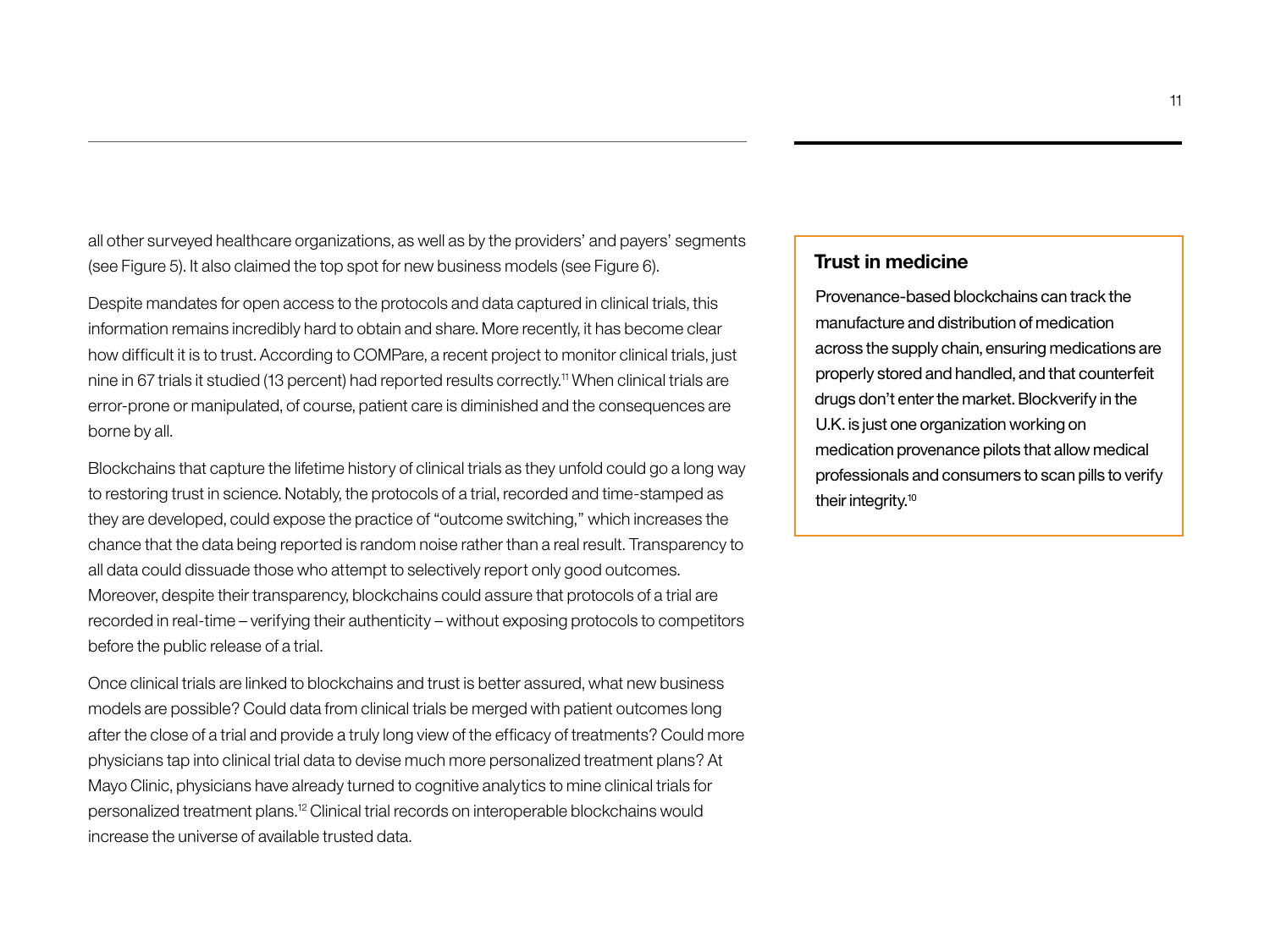#### **Figure 7**

*Across the board: Healthcare investment by 2018*



# Shifting profit pools: New vectors for growth and disruption

Healthcare organizations aren't just moving faster to market than many expected; they're investing broadly. By 2018, nine of ten healthcare organizations plan to finance blockchain applications in each of the areas we surveyed (see Figure 7).

Despite a keen focus on business model innovation, fewer than one in ten healthcare organizations are expecting significant disruption. In part, this may be because *some* areas like EHRs could take longer to clear regulatory hurdles. The patient-centric models being advocated could be blocked by the fact that in some jurisdictions, patients aren't allowed to "own" their data.

However, more than six in ten healthcare organizations do anticipate some disruption in two areas: *medical device data integration* and *asset management* (see Figure 8). Providers and payers concur that these two areas are the most likely to face some level of disruption.

No doubt, the recent proliferation of wearables and a growing interest in wellness will spark entrepreneurial innovation and consequent disruption. Medical devices connected to the Internet of Things (IoT) could shift more healthcare services out of the office and into the home. By 2019, forecasts indicate there could be a many as 5.5 billion people using mobile and wearable biometric devices.13 As populations age, governments and organizations with already-stressed budgets may welcome a new approach.

Asset management – which blockchains track exceedingly well, thanks to non-repudiation capabilities – could cut through the complexity and costs of one of healthcare organizations' largest expenses: the supply chain. But disruptive? Today, multimillion-dollar machines confer advantage and revenues to select institutions. Imagine if those same machines could become part of the sharing economy. Instead of a physician sending you to another organization for an MRI, either you or they could bid for the lowest-cost available facility.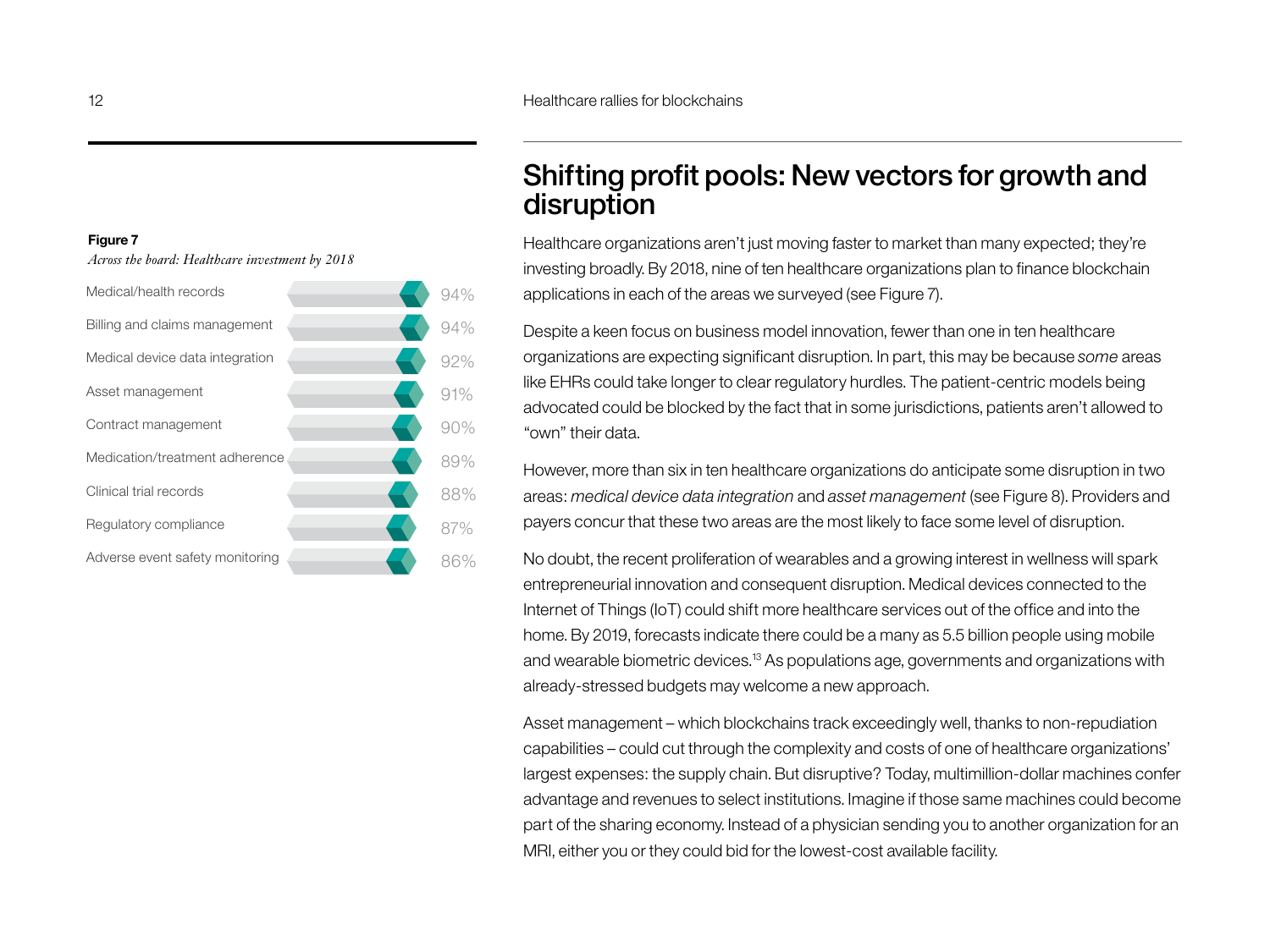#### **Figure 8**

*Complacency or common sense: Healthcare organizations see minimal disruption* 

#### **All healthcare anticipated disruption**

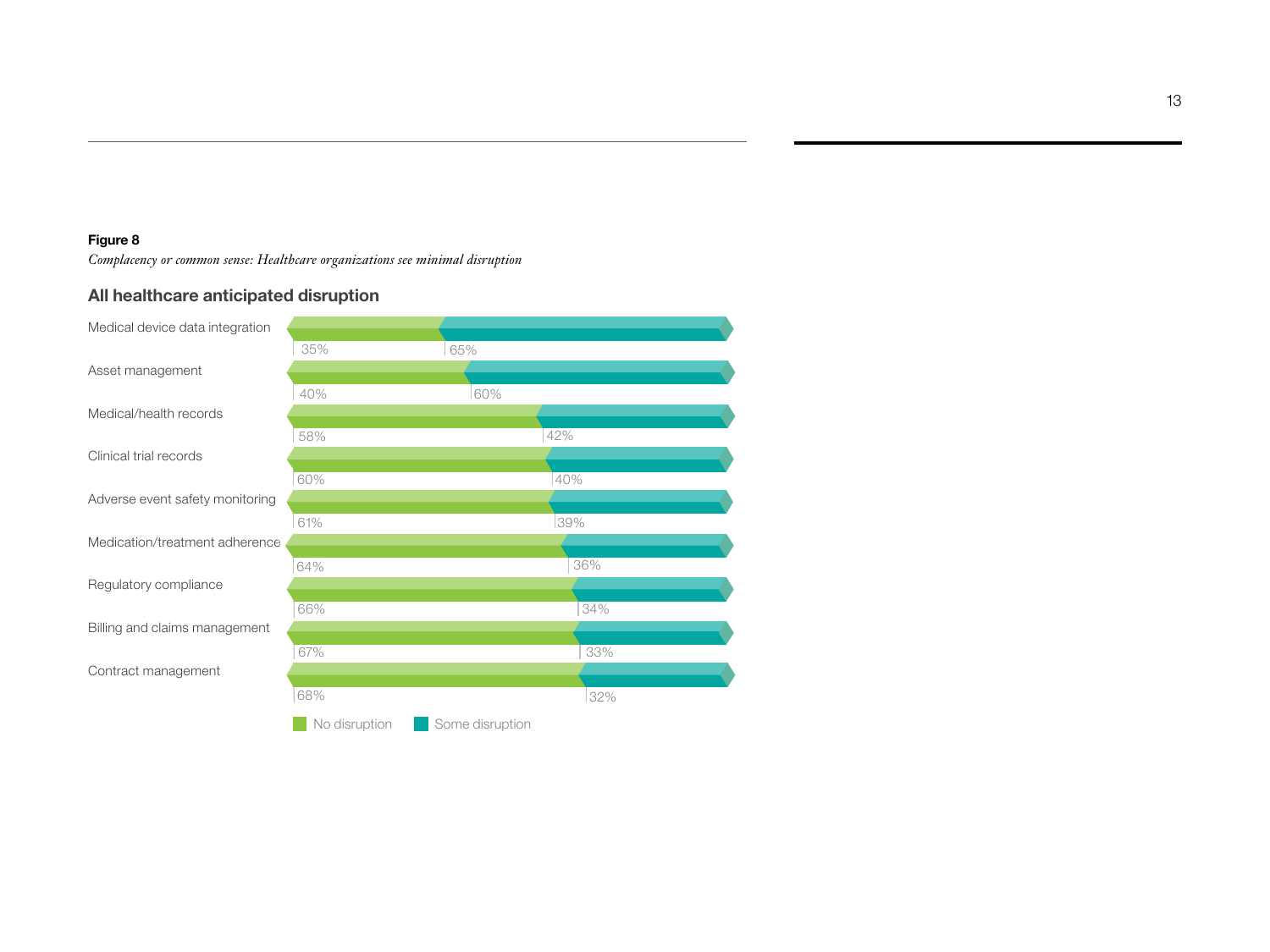#### **What if?**

*Trusted peer-to-peer care networks compete for on-demand services* Could practitioner RFP (request for proposal)

services "uberize" some professional services? Blockchain-enabled credentialing and performance contracts would go a long way to establishing trust for decentralized services and medical care.

#### *Patients claw back their data*

Enabled and empowered by blockchains, might patients take back control of their data, requiring clinical researchers and health to compete for access to population health data?

#### *Decentralized coalitions prevail*

If we can efficiently share assets, including multimillion-dollar machines, health records and patient-generated outcomes, what value does a controlling authority bring? Hospitals' brick walls and beds won't go away, but could blockchainenabled credentialing liberate the workforce, as well as its assets?

Industry disruption rarely emerges from the transformation of a single process. Rather, disruption takes shape as start-ups and institutions reconsider boundaries – like those between payers and providers (see sidebar, "What if?").

On a blockchain platform, institutions that were once vertically integrated can laterally scale through partners. And as trust becomes pervasive and embedded in each transaction, third parties, once necessary to broker trust could be disintermediated. Some expect that the Health Information Exchanges that currently exist will be made obsolete, reducing costs and lowering the barriers to participation by smaller organizations.<sup>14</sup>

When considering blockchain-enabled disruption, direct peer-to-peer and patient-centric models are the most likely scenarios. Some believe that although the possibilities are vast, a dense web of regulations will confine innovation to incremental changes to the *status quo*. Some will avoid the most intractable challenges. Others will take them head on. It's too early to predict how blockchains in healthcare plays out. But one in six of the organizations we surveyed say they will take the plunge in 2017; these Trailblazers will be well worth watching.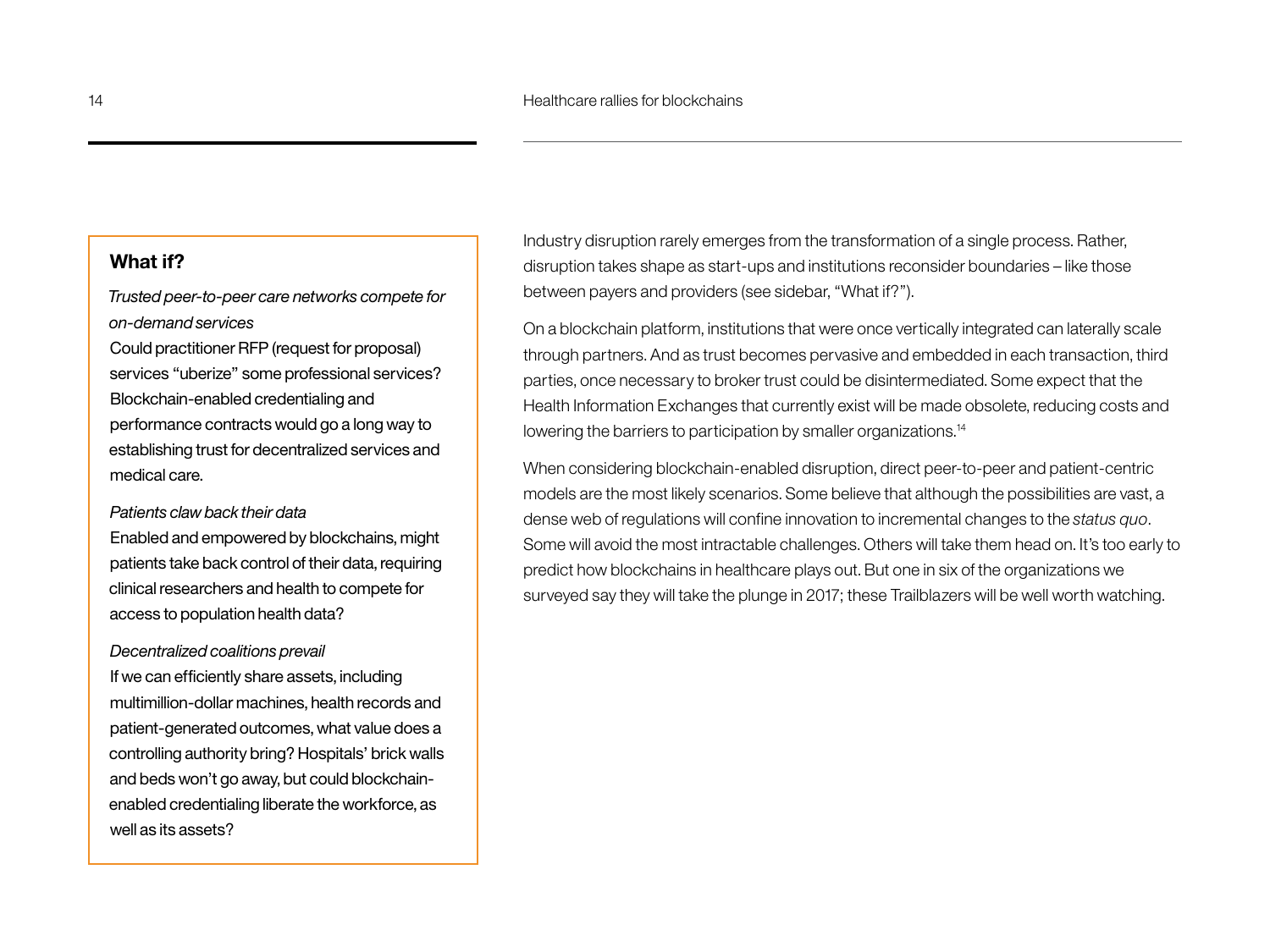# Recommendations

#### **How fast should I move?**

Sixteen percent have already started. These Trailblazers are setting a fast pace and charting a direction for early advantage. Mass adopters can look to Trailblazers for lessons learned, but they should be prepared to join them in real-world applications as soon as possible.

Fifty-six percent of organizations view immature technology as a barrier (see Figure 9), and seven in ten cite the need for a robust mechanism to establish identity and a high degree of control over access. The Linux Foundation's open-source technology initiative, Hyperledger Project, has focused on identity and permissions as core to blockchains' evolution.15

#### **Figure 9**



*Stalled at the gate: Barriers to healthcare adoption of blockchains* 

*Source: What are the top three barriers your company would need to overcome in order to implement blockchain in your organization today? Select your top 3.*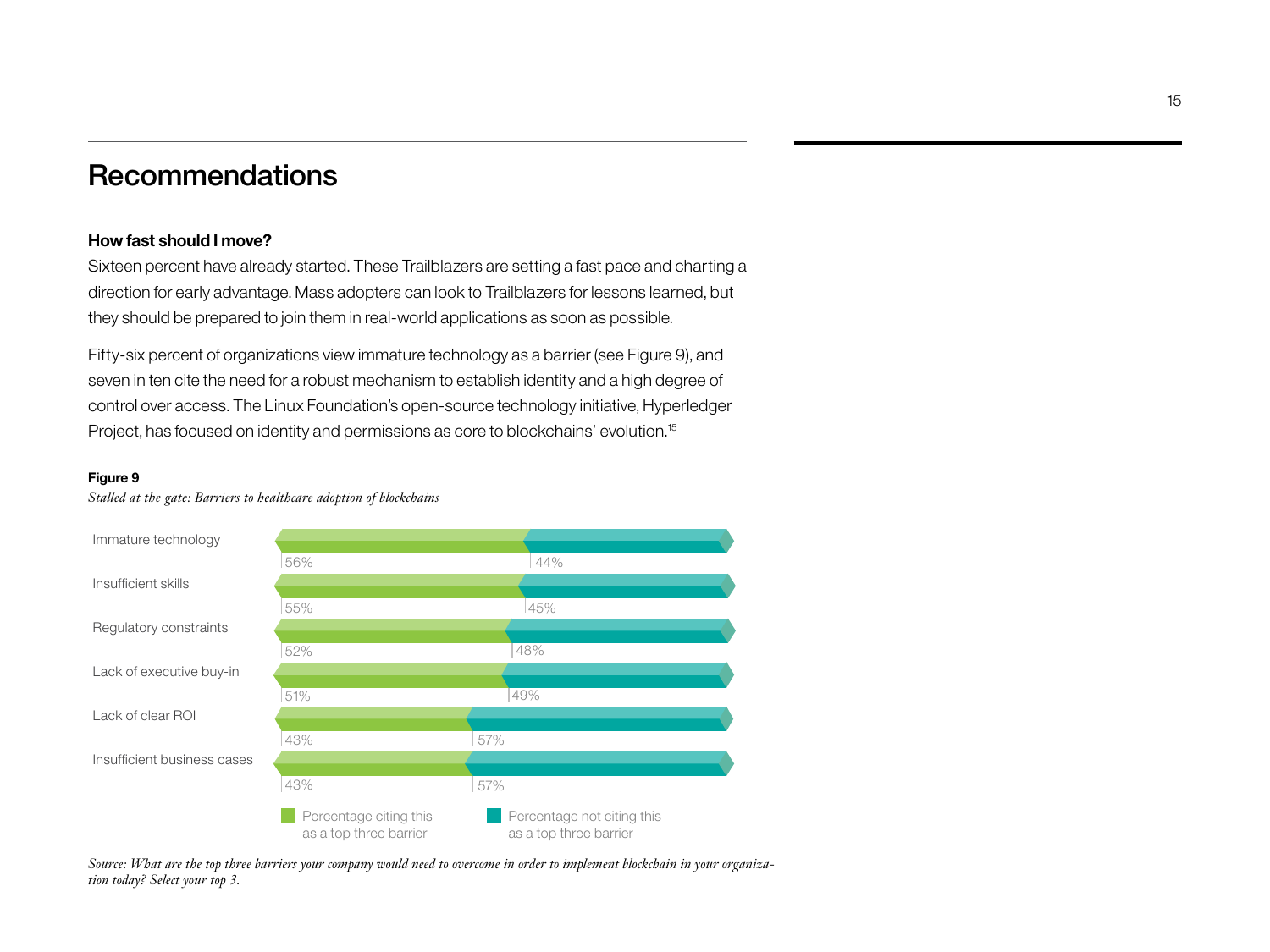*"The Hyperledger Healthcare Working Group is a destination for those who want to contribute to the development of technical standards necessary for blockchain innovation to be meaningful."* 

#### **John Bass, Founder and CEO, Hashed Health**

The Hyperledger Healthcare (HLHC) Working Group, which includes Accenture, Gem, Hashed Health, IBM and Kaiser Permanente, was announced in October 2016.<sup>16</sup> Early work will focus on establishing registries, interoperability and identities. The HLHC Working Group, by advancing interoperability across blockchains, expects to ensure that blockchain platforms can evolve as conditions change.

#### **Can we achieve network-wide standards?**

Trailblazers are already working on the new business and technology standards required for scale. Mass adopters should join them and begin building strong partnerships, including joining the consortia that are establishing business standards today.

Technical standards may be established with projects like Hyperledger. But standards for core health issues like patient privacy and safety are most often set by regulators. Fifty-two percent of respondents are concerned that regulatory constraints could stall adoption (see Figure 9). But because blockchains could make it easier to enforce regulations, regulators have every reason to collaborate with institutions in the healthcare industry.

#### **Can we scale with new revenue models?**

Consortia lay the groundwork for a better understanding of blockchains' benefits, but many in healthcare already recognize that more focused collaborations with a few key partners are necessary to innovate business models.

Although respondents in our study proved relatively complacent about the potential for disruption, healthcare organizations that take the long view on transformative change should keep an eye out for developments like these: Blockchains begin to span the public and private sectors, and new ecosystems emerge. Patient-centric platforms for sharing data improve the quality of care. Other technology advances – in the IoT or cognitive analytics, for example – coupled with blockchains make possible new remote care or on-demand services.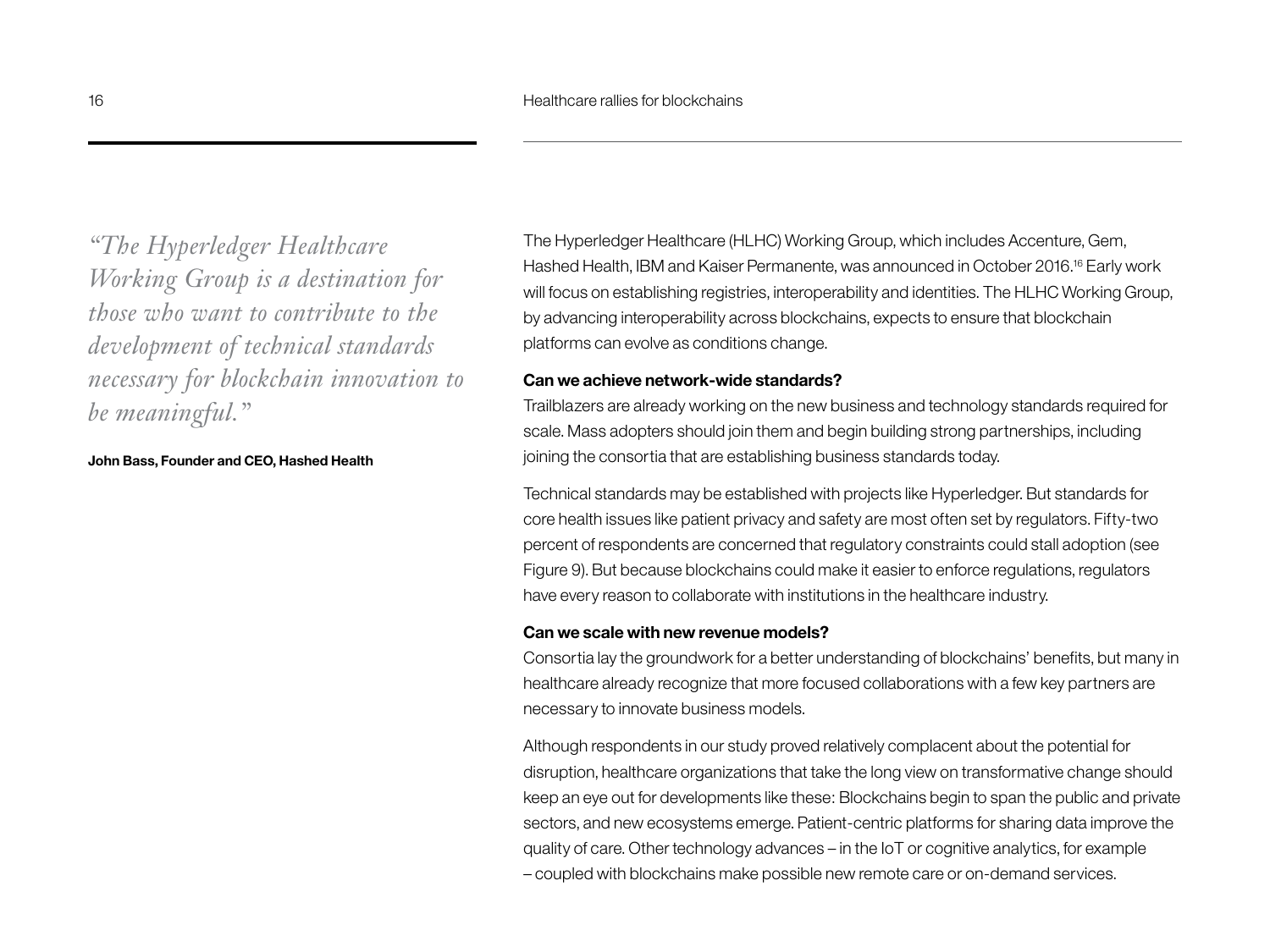Continue the Blockchain in Healthcare discussion by joining our blog at **ibm.com**[/blogs/insights](http://www.ibm.com/blogs/insights-on-business/healthcare/)-on-business/healthcare/

#### **Related publications**

Cuomo, Jerry, Shanker Ramamurthy, James Wallis et al. "Fast forward: Rethinking enterprises, ecosystems and economies with blockchains." IBM Institute for Business Value. June 2016. **ibm.biz**[/blockchainstudy](www.ibm.biz/blockchainstudy)

Coleman, Charles, Angus McCann, Heather Fraser. "Precision health and wellness: The next step for population health management." IBM Institute for Business Value. November 2016. **ibm.biz**[/pophealthUS](www.ibm.biz/pophealthUS)

Pureswaran, Veena and Dr. Robin Lougee. "The Economy of Things: Extracting new value from the Internet of Things." IBM Institute for Business Value. June 2015. **ibm**[.biz/economyofthings](www.ibm.biz/economyofthings)

Pureswaran, Veena, Sanjay Panikkar and Sumabala Nair. "Empowering the edge: Practical insights on a decentralized Internet of Things." IBM Institute for Business Value. March 2015. **ibm.biz**[/empoweringedge](www.ibm.biz/empoweringedge)

Brody, Paul and Veena Pureswaran. "Device democracy: Saving the future of the Internet of Things." IBM Institute for Business Value. September 2014. **ibm.biz**[/devicedemocracy](www.ibm.biz/devicedemocracy)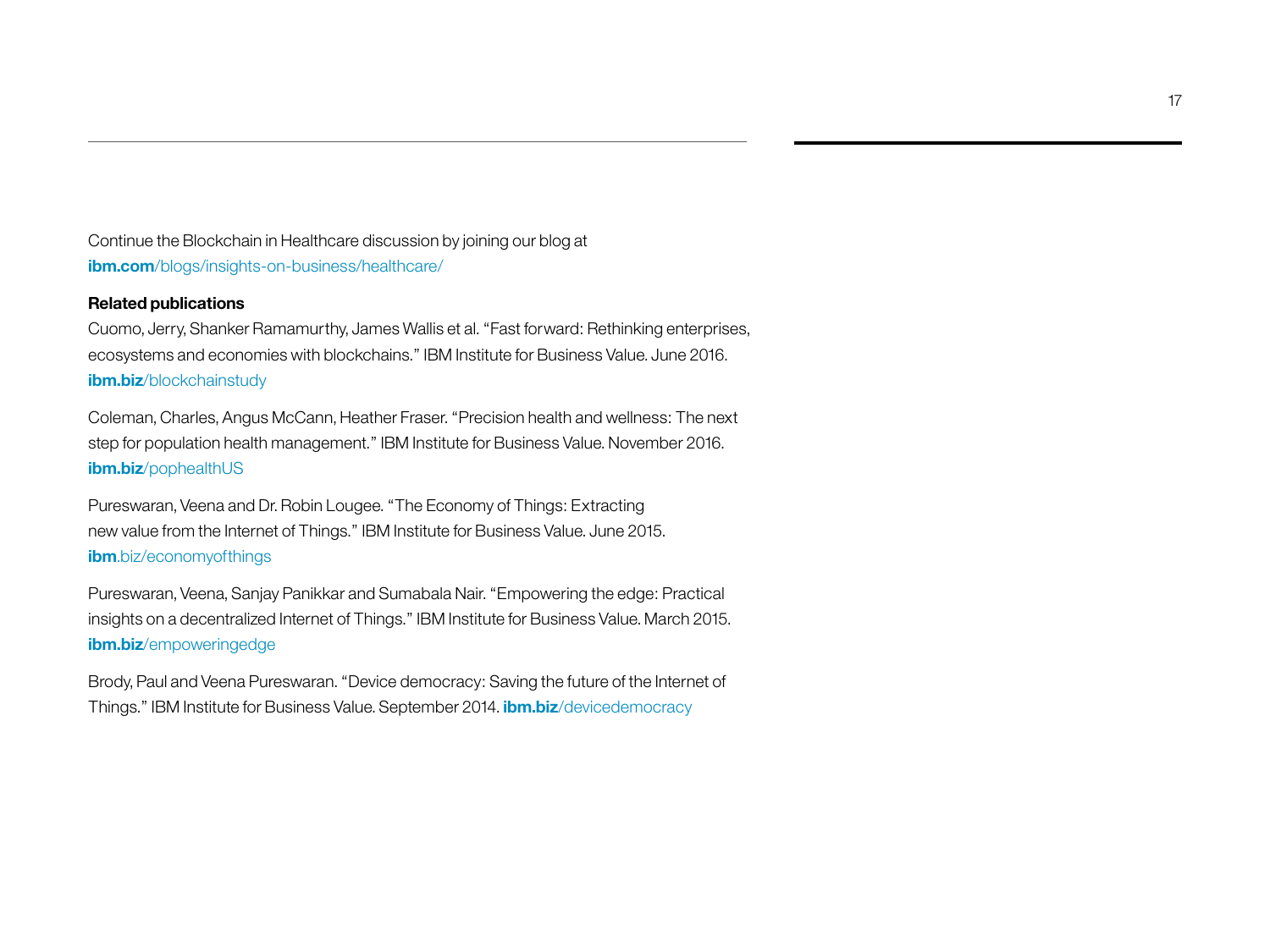#### **For more information**

To learn more about this IBM Institute for Business Value study, please contact us at [iibv@](mailto:iibv@us.ibm.com) [us.ibm.com](mailto:iibv@us.ibm.com). Follow @IBMIBV on Twitter, and for a full catalog of our research or to subscribe to our monthly newsletter, visit: **[ibm.com](http://www.ibm.com/iibv)**/iibv.

Access IBM Institute for Business Value executive reports on your mobile device by downloading the free "IBM IBV" apps for phone or tablet from your app store.

#### **The right partner for a changing world**

At IBM, we collaborate with our clients, bringing together business insight, advanced research and technology to give them a distinct advantage in today's rapidly changing environment.

#### **IBM Institute for Business Value**

The IBM Institute for Business Value, part of IBM Global Business Services, develops factbased strategic insights for senior business executives around critical public and private sector issues.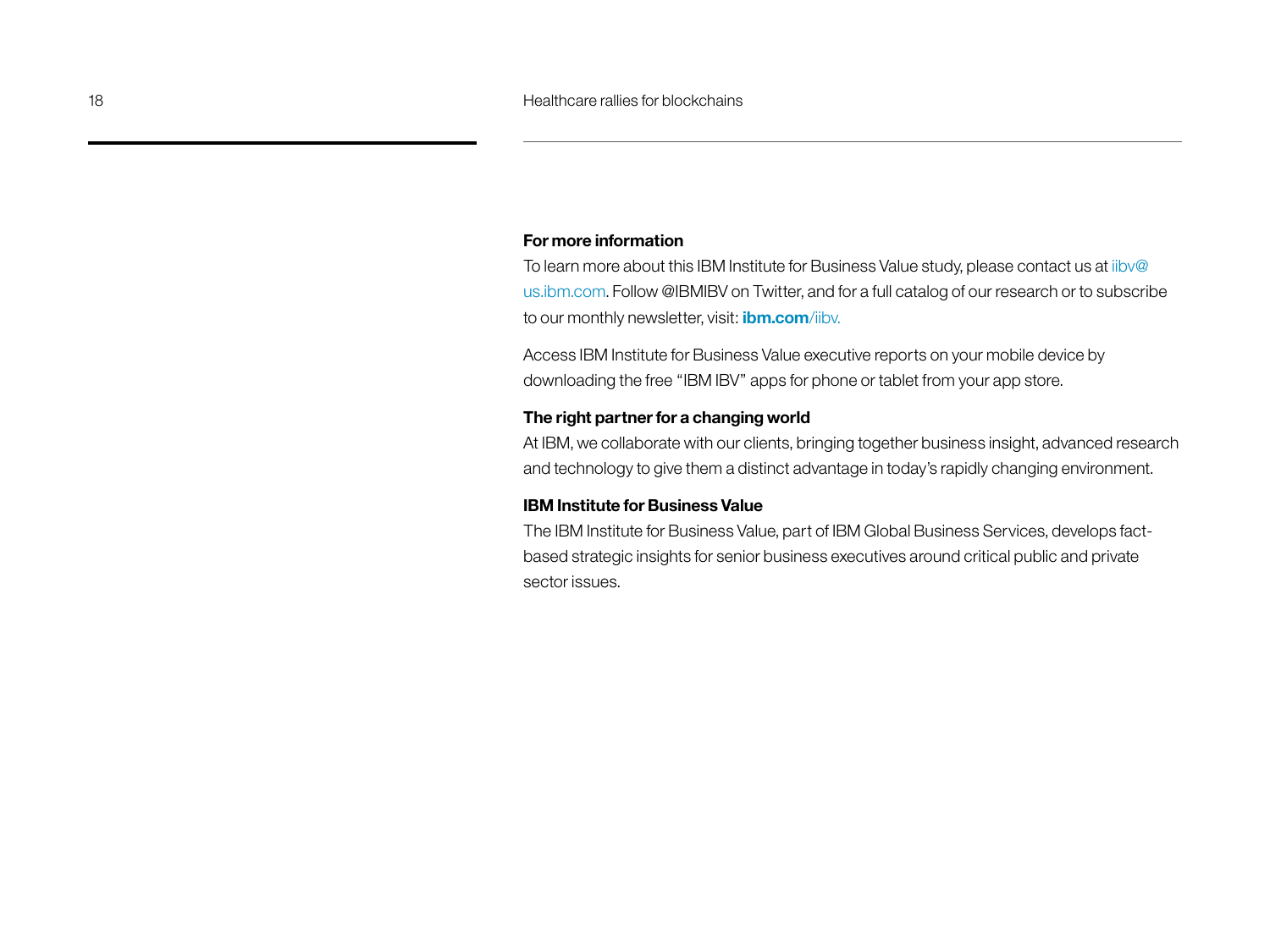#### **Study team**

Sean Hogan, Global Industry General Manager Healthcare and Life Sciences; Industry Academy Member

Heather Fraser, Global Healthcare and Life Sciences Leader, IBM Institute for Business Value

Peter Korsten, Vice President, Global Thought Leadership and Eminence, IBM Global Business Services

Veena Pureswaran, Research Leader, Blockchain, IBM Institute for Business Value

Ramesh Gopinath, Vice President, Blockchain Solutions and Research

#### **Contributors**

The study team would like to thank the following people for their contributions to this executive report: Nicky S. Hekster, Srinivas Attili, Susheel K. Ladwa, Anthony F. Trenkle, Richard Hennessy, Don Ness, April Harris, Christine Kinser, Joni McDonald, Smitha Soman, Anne-Marie Weber, Kristin Biron and Lauren White.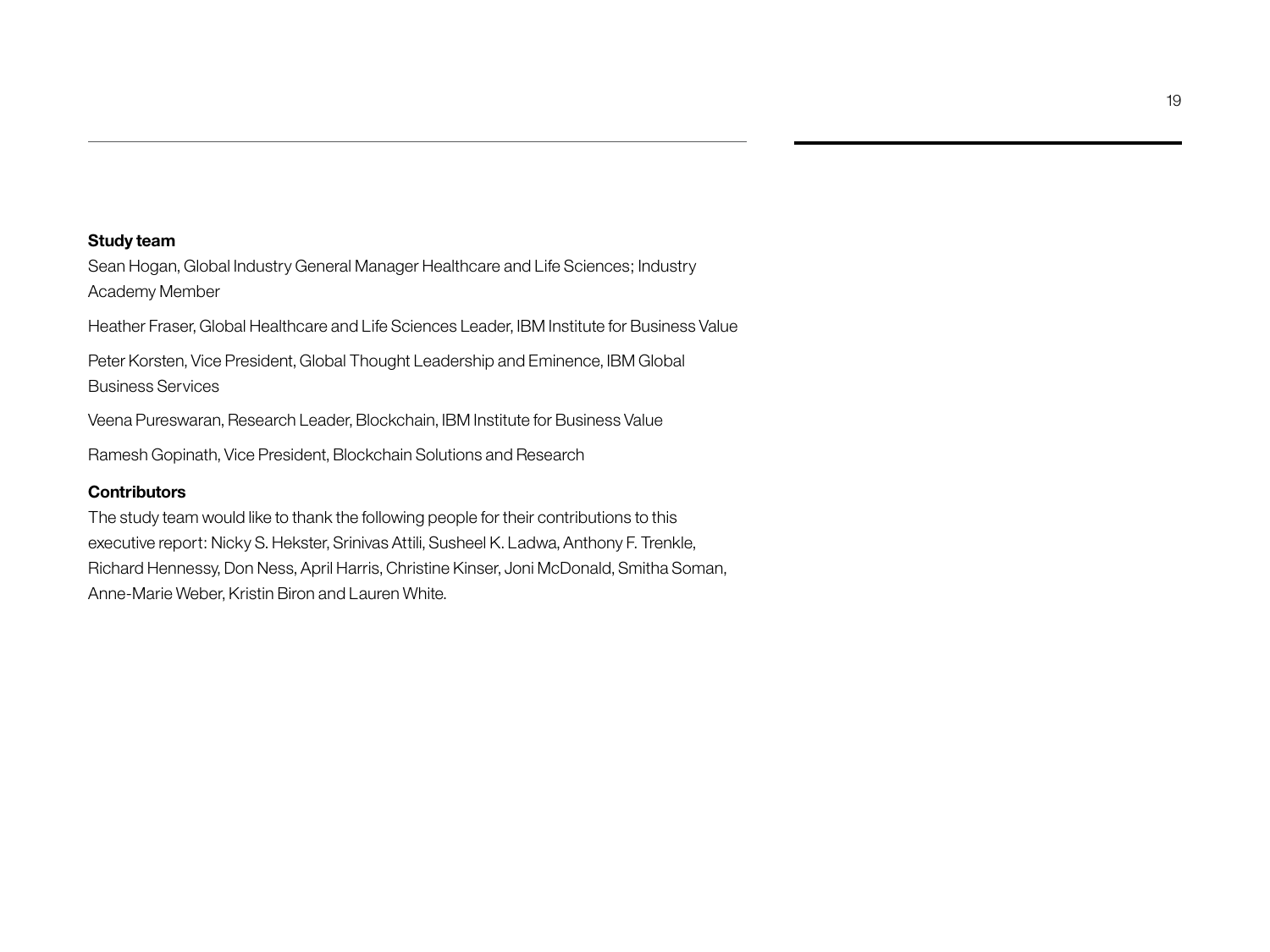#### **Notes and sources**

- 1 Cuomo, Jerry, Shanker Ramamurthy, James Wallis et al. "Fast forward: Rethinking enterprises, ecosystems and economies with blockchains." IBM Institute for Business Value. June 2016. <www.ibm.biz/blockchainstudy>
- 2 Mukherjee, Sy. "Capital One Is Trying to Bring the Blockchain to Health Care." *Fortune.* October 25, 2016. [http://fortune.com/2016/10/25/capital-](http://fortune.com/2016/10/25/capital)one-blockchain-healthcare/
- 3 Monegain, Bernie. "Data-sharing initiative reduces deaths." Healthcare IT News. March 19, 2013. [http://www.healthcareitnews.com/news/data-sharing-initiative](http://www.healthcareitnews.com/news/data-sharing-initiative-reduces-deaths)[reduces-deaths](http://www.healthcareitnews.com/news/data-sharing-initiative-reduces-deaths)
- 4 IBM's winning proposal of blockchain healthcare use cases at NIST-ONC challenge, IBM Watson Health, IBM Global Services Public Sector team. "Blockchain: The chain of trust and its potential to transform healthcare - IBM's point of view." 2016. [https://www.healthit.gov/sites/default/](https://www.healthit.gov/sites/default/files/8-31-blockchain-ibm_ideation-challenge_aug8.pdf) [files/8-31-blockchain-ibm\\_ideation-challenge\\_aug8.pdf](https://www.healthit.gov/sites/default/files/8-31-blockchain-ibm_ideation-challenge_aug8.pdf)
- 5 IBM analysis 2016. Adapted from McGovern, Laura, George Miller, and Paul Hughes-Cromwick. "The Relative Contribution of Multiple Determinants to Health Outcomes." Project HOPE. 2014.
- 6 Redman, Jamie. "Estonian Health Records to Be Secured by Blockchain." [Bitcoin.com.](Bitcoin.com) March 2016.<https://news.bitcoin.com/estonian>-health-records-secured-by-blockchain/
- 7 Nichol, Peter B. "Blockchain applications for healthcare." *CIO* magazine. March 17 2016. [http://](http://www.cio.com/article/3042603/innovation/blockchain-applications-for-healthcare.html) [www.cio.com/article/3042603/innovation/blockchain-applications-for-healthcare.html](http://www.cio.com/article/3042603/innovation/blockchain-applications-for-healthcare.html)
- 8 Boumans, Ronald and Eisenhart, Stewart. "Preparing For The New EU Medical Device Regulations – A Eudamed Sneak Peek." Med Device Online. March 29, 2016. [http://www.meddeviceonline.com/doc/preparing-for-the-new-eu-medical-device-regulations](http://www.meddeviceonline.com/doc/preparing-for-the-new-eu-medical-device-regulations-a-eudamed-sneak-peek-0001?sectionCode=Articles&templateCode=Single&vm_tId=1887094%22)[a-eudamed-sneak-peek-0001?sectionCode=Articles&templateCode=Single](http://www.meddeviceonline.com/doc/preparing-for-the-new-eu-medical-device-regulations-a-eudamed-sneak-peek-0001?sectionCode=Articles&templateCode=Single&vm_tId=1887094%22) [&vm\\_tId=1887094%22](http://www.meddeviceonline.com/doc/preparing-for-the-new-eu-medical-device-regulations-a-eudamed-sneak-peek-0001?sectionCode=Articles&templateCode=Single&vm_tId=1887094%22)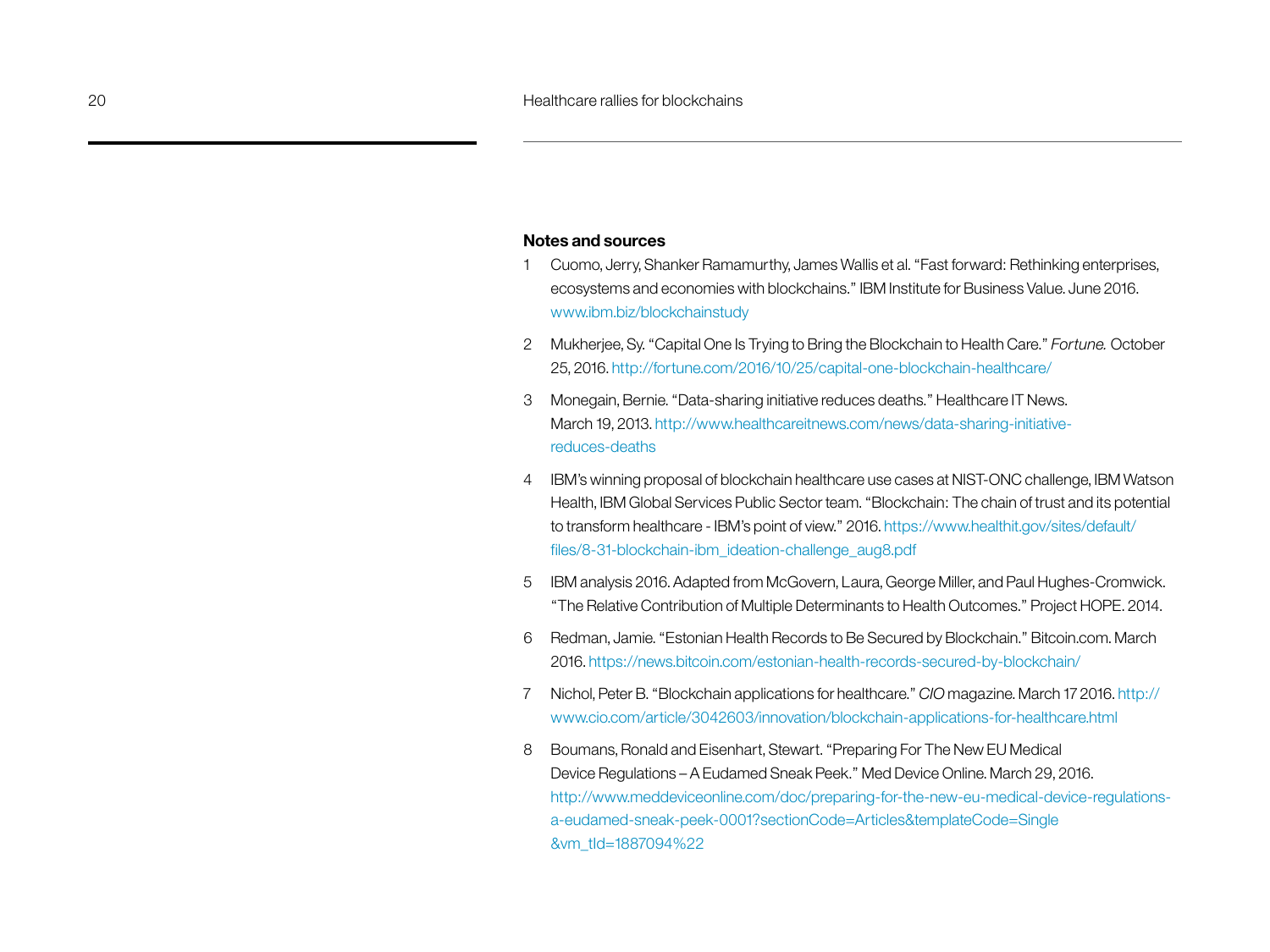- 9 Bresnick, Jennifer. "Exploring the Use of Blockchain for EHRs, Healthcare Big Data." Health IT Analytics. [http://healthitanalytics.com/features/exploring](http://healthitanalytics.com/features/exploring-the-use-of-blockchain-for-ehrs-healthcare-big-data)-the-use-of-blockchainfor-ehrs-healthcare-big-data
- 10 Reutzel, Bailey. "Physicians Say Blockchain Healthcare Ideas in Need of Exam." October 22 2016. [http://www.coindesk.com/physicians-](http://www.coindesk.com/physicians-say-blockchain-healthcare-ideas-need-exam/)say-blockchain-healthcareideas-need-exam/
- 11 Goldacre B., H. Drysdale, A. Powell-Smith, et al. The COMPare Trials Project. 2016. <http://www.COMPare-trials.org>
- 12 Olavsrud, Thor. "Mayo Clinic Turns to IBM's Watson to Fill Clinical Trials." CIO. September 2014. [http://www.cio.com/article/2603602/healthcare/mayo-clinic-turns-to-ibms-watson-to-fill](http://www.cio.com/article/2603602/healthcare/mayo-clinic-turns-to-ibms-watson-to-fill-clinical-trials.html)[clinical-trials.html](http://www.cio.com/article/2603602/healthcare/mayo-clinic-turns-to-ibms-watson-to-fill-clinical-trials.html)
- 13 "Trends in Aging: Wearable Tech and Sensors for Seniors." Health Standards. September 18, 2014.<http://healthstandards.com/blog/2014/09/18/trends>-aging-wearable-tech/
- 14 Nichol, Peter B. "The next generation of Health IT: Blockchain applications for healthcare." CIO magazine. March 17, 2016. [http://www.cio.com/article/3042603/innovation/blockchain](http://www.cio.com/article/3042603/innovation/blockchain-applications-for-healthcare.html)[applications-for-healthcare.html](http://www.cio.com/article/3042603/innovation/blockchain-applications-for-healthcare.html)
- 15 See list of Hyperledger Project member organizations at [https://www.hyperledger.org/about/](https://www.hyperledger.org/about/members) [members](https://www.hyperledger.org/about/members)
- 16 George, Ray. "Hyperledger Announces the Hyperledger Healthcare Working Group." Hyperledger blog. October 3, 2016. [https://www.hyperledger.org/blog/2016/10/03/](https://www.hyperledger.org/blog/2016/10/03/hyperledger) [hyperledger](https://www.hyperledger.org/blog/2016/10/03/hyperledger)-announces-the-hyperledger-healthcare-working-group

© Copyright IBM Corporation 2016

Route 100 Somers, NY 10589 Produced in the United States of America December 2016

IBM, the IBM logo and ibm.com are trademarks of International Business Machines Corp., registered in many jurisdictions worldwide. Other product and service names might be trademarks of IBM or other companies. A current list of IBM trademarks is available on the Web at "Copyright and trademark information" at www.ibm.com/legal/ copytrade.shtml.

This document is current as of the initial date of publication and may be changed by IBM at any time. Not all offerings are available in every country in which IBM operates.

The information in this document is provided "as is" without any warranty, express or implied, including without any warranties of merchantability, fitness for a particular purpose and any warranty or condition of non-infringement. IBM products are warranted according to the terms and conditions of the agreements under which they are provided.

This report is intended for general guidance only. It is not intended to be a substitute for detailed research or the exercise of professional judgment. IBM shall not be responsible for any loss whatsoever sustained by any organization or person who relies on this publication.

The data used in this report may be derived from third-party sources and IBM does not independently verify, validate or audit such data. The results from the use of such data are provided on an "as is" basis and IBM makes no representations or warranties, express or implied.



GBE03790USEN-01